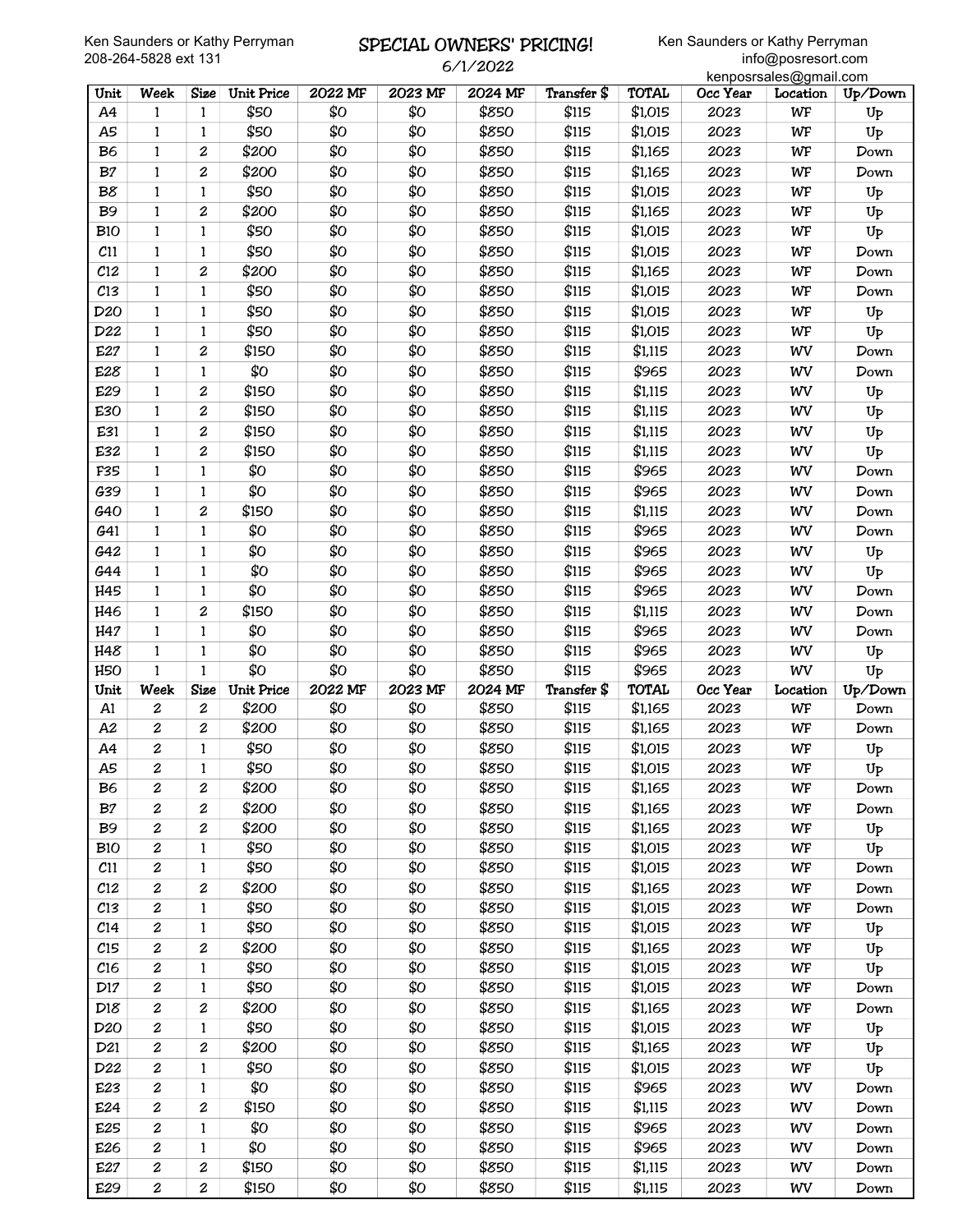### SPECIAL OWNERS' PRICING! 6/1/2022

|                 |                            |                  |                 |                 |                 |         |             |              |          | kenposrsales@gmail.com |                |
|-----------------|----------------------------|------------------|-----------------|-----------------|-----------------|---------|-------------|--------------|----------|------------------------|----------------|
| E30             | $\boldsymbol{2}$           | $\boldsymbol{2}$ | \$150           | \$0             | \$Ο             | \$850   | \$115       | \$1,115      | 2023     | WV                     | Down           |
| E32             | $\boldsymbol{2}$           | 2                | \$150           | \$0             | \$Ο             | \$850   | \$115       | \$1,115      | 2023     | WV                     | U <sub>P</sub> |
| F33             | $\boldsymbol{2}$           | $\mathbf{1}$     | \$Ο             | \$Ο             | \$Ο             | \$850   | \$115       | \$965        | 2023     | WV                     | Down           |
| F34             | 2                          | 2                | \$150           | \$Ο             | \$Ο             | \$850   | \$115       | \$1,115      | 2023     | WV                     | Up             |
| F35             | $\boldsymbol{2}$           | 1                | \$Ο             | \$Ο             | \$Ο             | \$850   | \$115       | \$965        | 2023     | WV                     | Down           |
| F36             | 2                          | 1                | \$Ο             | \$0             | \$Ο             | \$850   | \$115       | \$965        | 2023     | WV                     | $U_{P}$        |
| F37             | 2                          | 2                | \$150           | \$0             | \$Ο             | \$850   | \$115       | \$1,115      | 2023     | WV                     | Up             |
| F38             | $\boldsymbol{2}$           | 1                | \$Ο             | \$0             | \$Ο             | \$850   | \$115       | \$965        | 2023     | WV                     | Up             |
| G39             | $\boldsymbol{2}$           | $\mathbf{1}$     | \$Ο             | \$0             | \$Ο             | \$850   | \$115       | \$965        | 2023     | WV                     | Down           |
| G40             | $\boldsymbol{2}$           | 2                | \$150           | \$Ο             | \$Ο             | \$850   | \$115       | \$1,115      | 2023     | WV                     | Down           |
| G43             | 2                          | 2                | \$150           | \$Ο             | \$Ο             | \$850   | \$115       | \$1,115      | 2023     | WV                     | Down           |
| G44             | 2                          | 1                | \$Ο             | \$0             | \$Ο             | \$850   | \$115       | \$965        | 2023     | WV                     | Up             |
| H45             | 2                          |                  | \$Ο             | \$0             | \$Ο             | \$850   | \$115       | \$965        | 2023     | WV                     | Down           |
|                 |                            | 1                |                 |                 | \$Ο             |         |             |              |          |                        |                |
| H46             | $\boldsymbol{2}$           | 2                | \$150           | \$0             |                 | \$850   | \$115       | \$1,115      | 2023     | WV                     | Down           |
| H47             | $\boldsymbol{2}$           | 1                | \$0             | \$0             | \$Ο             | \$850   | \$115       | \$965        | 2023     | WV                     | Down           |
| H48             | 2                          | $\mathbf{1}$     | \$Ο             | \$0             | \$Ο             | \$850   | \$115       | \$965        | 2023     | WV                     | U <sub>P</sub> |
| H <sub>50</sub> | $\boldsymbol{2}$           | $\mathbf{1}$     | \$Ο             | \$0             | \$Ο             | \$850   | \$115       | \$965        | 2023     | WV                     | Up             |
| Unit            | Week                       | <b>Size</b>      | Unit Price      | 2022 MF         | 2023 MF         | 2024 MF | Transfer \$ | <b>TOTAL</b> | Occ Year | Location               | Up/Down        |
| A <sub>2</sub>  | 3                          | $\boldsymbol{z}$ | \$200           | \$0             | \$Ο             | \$850   | \$115       | \$1,165      | 2023     | WF                     | Down           |
| A4              | 3                          | 1                | \$50            | \$Ο             | \$Ο             | \$850   | \$115       | \$1,015      | 2023     | WF                     | U <sub>P</sub> |
| A5              | 3                          | 1                | \$50            | \$Ο             | \$Ο             | \$850   | \$115       | \$1,015      | 2023     | WF                     | $U_{P}$        |
| B8              | 3                          | 1                | \$50            | \$0             | \$Ο             | \$850   | \$115       | \$1,015      | 2023     | WF                     | $U_{P}$        |
| <b>B10</b>      | 3                          | 1                | \$50            | \$0             | \$Ο             | \$850   | \$115       | \$1,015      | 2023     | WF                     | Up             |
| C11             | 3                          | 1                | \$50            | \$0             | \$Ο             | \$850   | \$115       | \$1,015      | 2023     | WF                     | Down           |
| C13             | 3                          | $\mathbf{1}$     | \$50            | \$0             | \$Ο             | \$850   | \$115       | \$1,015      | 2023     | WF                     | Down           |
| C <sub>14</sub> | З                          | 1                | \$50            | \$Ο             | \$Ο             | \$850   | \$115       | \$1,015      | 2023     | WF                     | Up             |
| C15             | 3                          | 2                | \$200           | \$0             | \$Ο             | \$850   | \$115       | \$1,165      | 2023     | WF                     | Up             |
| C16             | 3                          | $\mathbf{1}$     | \$50            | \$Ο             | \$Ο             | \$850   | \$115       | \$1,015      | 2023     | WF                     | Up             |
| D17             | 3                          | 1                | \$50            | \$0             | \$Ο             | \$850   | \$115       | \$1,015      | 2023     | WF                     | Down           |
| D18             | 3                          | 2                | \$200           | \$0             | \$Ο             | \$850   | \$115       | \$1,165      | 2023     | WF                     | Up             |
| D <sub>19</sub> | 3                          | 1                | \$50            | \$0             | \$Ο             | \$850   | \$115       | \$1,015      | 2023     | WF                     | Down           |
| D <sub>20</sub> | З                          | $\mathbf{1}$     | \$50            | \$0             | \$Ο             | \$850   | \$115       | \$1,015      | 2023     | WF                     | U <sub>P</sub> |
| D22             | 3                          | $\mathbf{1}$     | \$50            | \$Ο             | \$Ο             | \$850   | \$115       | \$1,015      | 2023     | WF                     | Up             |
| E23             | 3                          | 1                | \$Ο             | \$Ο             | \$Ο             | \$850   | \$115       | \$965        | 2023     | WV                     | Down           |
| E25             | 3                          | 1                | $\overline{SO}$ | $\overline{SO}$ | $\overline{SO}$ | \$850   | \$115       | \$965        | 2023     | WV                     | Down           |
| E26             | 3                          | 1                | \$Ο             | \$Ο             | \$Ο             | \$850   | \$115       | \$965        | 2023     | WV                     | Down           |
| E27             | 3                          | 2                | \$150           | \$Ο             | \$Ο             | \$850   | \$115       | \$1,115      | 2023     | WV                     | Down           |
| E28             | 3                          | 1                | \$Ο             | \$Ο             | \$Ο             | \$850   | \$115       | \$965        | 2023     | WV                     | Down           |
| E29             | 3                          | $\boldsymbol{2}$ | \$150           | \$Ο             | \$Ο             | \$850   | \$115       | \$1,115      | 2023     | WV                     | U <sub>P</sub> |
| E30             | 3                          | $\boldsymbol{2}$ | \$150           | \$0             | \$Ο             | \$850   | \$115       | \$1,115      | 2023     | WV                     | U <sub>P</sub> |
| E31             | 3                          | 2                | \$150           | \$Ο             | \$Ο             | \$850   | \$115       | \$1,115      | 2023     | WV                     | Up             |
| F33             | 3                          | 1                | \$Ο             | \$0             | \$Ο             | \$850   | \$115       | \$965        | 2023     | WV                     | Down           |
| F34             | 3                          | 2                | \$150           | \$Ο             | \$Ο             | \$850   | \$115       | \$1,115      | 2023     | WV                     | Down           |
| F35             | 3                          | 1                | \$Ο             | \$Ο             | \$Ο             | \$850   | \$115       | \$965        | 2023     | WV                     | Down           |
| F36             | 3                          | 1                | \$Ο             | \$Ο             | \$Ο             | \$850   | \$115       | \$965        | 2023     | WV                     | Down           |
|                 |                            |                  |                 | \$Ο             |                 |         |             |              |          |                        |                |
| F37             | 3                          | 2                | \$150           |                 | \$Ο             | \$850   | \$115       | \$1,115      | 2023     | WV                     | Up             |
| F38             | 3                          | $\mathbf{1}$     | \$Ο             | \$Ο             | \$Ο             | \$850   | \$115       | \$965        | 2023     | WV                     | U <sub>P</sub> |
| G39             | 3                          | 1                | \$Ο             | \$Ο             | \$Ο             | \$850   | \$115       | \$965        | 2023     | WV                     | Down           |
| G40             | 3                          | 2                | \$150           | \$Ο             | \$Ο             | \$850   | \$115       | \$1,115      | 2023     | WV                     | Down           |
| G41             | $\boldsymbol{\mathcal{S}}$ | 1                | \$Ο             | \$Ο             | \$Ο             | \$850   | \$115       | \$965        | 2023     | WV                     | Down           |
| G42             | 3                          | 1                | \$Ο             | \$Ο             | \$Ο             | \$850   | \$115       | \$965        | 2023     | WV                     | $U_{P}$        |
| H45             | З                          | 1                | \$Ο             | \$Ο             | \$Ο             | \$850   | \$115       | \$965        | 2023     | WV                     | Down           |
| H46             | 3                          | $\boldsymbol{2}$ | \$150           | \$Ο             | \$Ο             | \$850   | \$115       | \$1,115      | 2023     | WV                     | Down           |
| H47             | 3                          | $\mathbf{1}$     | \$Ο             | \$Ο             | \$Ο             | \$850   | \$115       | \$1,760      | 2023     | WV                     | Down           |
| H48             | 3                          | $\mathbf{1}$     | \$Ο             | \$Ο             | \$Ο             | \$850   | \$115       | \$965        | 2023     | WV                     | $U_{\text{P}}$ |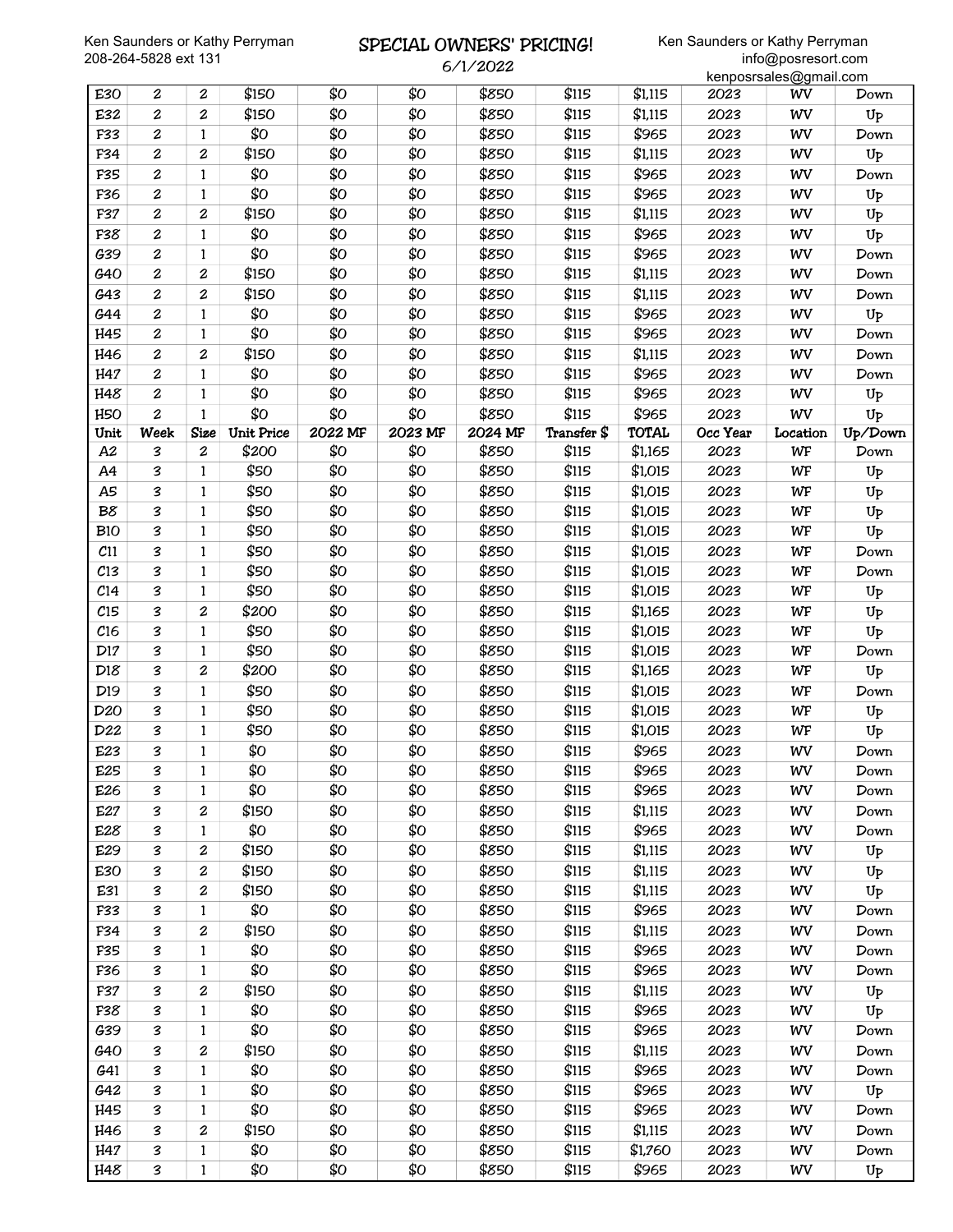## SPECIAL OWNERS' PRICING! 6/1/2022

|                 |             |                  |                   |         |         |         |             |                    |          | kenposrsales@gmail.com |                |
|-----------------|-------------|------------------|-------------------|---------|---------|---------|-------------|--------------------|----------|------------------------|----------------|
| H <sub>50</sub> | 3           | 1                | \$0               | \$Ο     | \$0     | \$850   | \$115       | $\overline{$}$ 965 | 2023     | WV                     | $U_{P}$        |
| Unit            | Week        | <b>Size</b>      | <b>Unit Price</b> | 2022 MF | 2023 MF | 2024 MF | Transfer \$ | <b>TOTAL</b>       | Occ Year | Location               | Up/Down        |
| B8              | 4           | $\mathbf{1}$     | \$50              | \$Ο     | \$Ο     | \$850   | \$115       | \$1,015            | 2023     | WF                     | U <sub>P</sub> |
| B <sub>9</sub>  | 4           | $\boldsymbol{2}$ | \$200             | \$0     | \$0     | \$850   | \$115       | \$1,165            | 2023     | WF                     | $U_{P}$        |
| <b>B10</b>      | 4           | $\mathbf{1}$     | \$50              | \$0     | \$Ο     | \$850   | \$115       | \$1,015            | 2023     | WF                     | Up             |
| C11             | 4           | $\mathbf{1}$     | \$50              | \$Ο     | \$Ο     | \$850   | \$115       | \$1,015            | 2023     | WF                     | Down           |
| $c_{13}$        | 4           | 1                | \$50              | \$Ο     | \$Ο     | \$850   | \$115       | \$1,015            | 2023     | WF                     | Down           |
| C <sub>14</sub> | 4           | 1                | \$50              | \$Ο     | \$0     | \$850   | \$115       | \$1,015            | 2023     | WF                     | $U_{P}$        |
| C16             | 4           | 1                | \$50              | \$Ο     | \$0     | \$850   | \$115       | \$1,015            | 2023     | WF                     | Up             |
| D17             | 4           | 1                | \$50              | \$0     | \$Ο     | \$850   | \$115       | \$1,015            | 2023     | WF                     | Down           |
| D <sub>19</sub> | 4           | 1                | \$50              | \$0     | \$Ο     | \$850   | \$115       | \$1,015            | 2023     | WF                     | Down           |
| D22             | 4           | 1                | \$50              | \$Ο     | \$Ο     | \$850   | \$115       | \$1,015            | 2023     | WF                     | Up             |
| E26             | 4           | 1                | \$0               | \$Ο     | \$Ο     | \$850   | \$115       | \$965              | 2023     | WV                     | Down           |
| E28             | 4           | 1                | \$Ο               | \$0     | \$Ο     | \$850   | \$115       | \$965              | 2023     | WV                     | Down           |
| E29             | 4           | 2                | \$150             | \$Ο     | \$0     | \$850   | \$115       | \$1,115            | 2023     | WV                     | $U_{P}$        |
| E30             | 4           | 2                | \$150             | \$Ο     | \$Ο     | \$850   | \$115       | \$1,115            | 2023     | WV                     | $U_{P}$        |
| E31             | 4           | 2                | \$150             | \$Ο     | \$Ο     | \$850   | \$115       | \$1,115            | 2023     | WV                     | Up             |
| F33             | 4           | 1                | \$0               | \$0     | \$Ο     | \$850   | \$115       | \$965              | 2023     | WV                     | Down           |
| F34             | 4           | $\boldsymbol{2}$ | \$150             | \$Ο     | \$Ο     | \$850   | \$115       | \$1,115            | 2023     | WV                     | Down           |
| F35             | 4           | $\mathbf{1}$     | \$0               | \$0     | \$0     | \$850   | \$115       | \$965              | 2023     | WV                     | Down           |
| F36             | 4           | 1                | \$Ο               | \$Ο     | \$Ο     | \$850   | \$115       | \$965              | 2023     | WV                     | $U_{P}$        |
| F37             | 4           | $\boldsymbol{2}$ | \$150             | \$Ο     | \$0     | \$850   | \$115       | \$1,115            | 2023     | WV                     | U <sub>P</sub> |
| G39             |             | 1                | \$Ο               | \$0     | \$Ο     | \$850   | \$115       | \$965              | 2023     | WV                     |                |
|                 | 4           |                  |                   | \$Ο     | \$Ο     | \$850   | \$115       |                    |          |                        | Down           |
| G40             | 4           | 2                | \$150             |         |         |         |             | \$1,115            | 2023     | WV                     | Down           |
| G41             | 4           | 1                | \$Ο               | \$0     | \$Ο     | \$850   | \$115       | \$965              | 2023     | WV                     | Down           |
| G42             | 4           | 1                | \$Ο               | \$0     | \$Ο     | \$850   | \$115       | \$965              | 2023     | WV                     | U <sub>P</sub> |
| G43             | 4           | $\boldsymbol{2}$ | \$150             | \$Ο     | \$0     | \$850   | \$115       | \$1,115            | 2023     | WV                     | U <sub>P</sub> |
| G44             | 4           | 1                | \$0               | \$0     | \$Ο     | \$850   | \$115       | \$965              | 2023     | WV                     | Up             |
| H45             | 4           | 1                | \$Ο               | \$Ο     | \$Ο     | \$850   | \$115       | \$965              | 2023     | WV                     | Down           |
| H46             | 4           | $\boldsymbol{2}$ | \$150             | \$0     | \$Ο     | \$850   | \$115       | \$1,115            | 2023     | WV                     | Down           |
| H47             | 4           | 1                | \$0               | \$Ο     | \$0     | \$850   | \$115       | \$965              | 2023     | WV                     | Down           |
| H48             | 4           | 1                | \$Ο               | \$0     | \$Ο     | \$850   | \$115       | \$965              | 2023     | WV                     | $U_{P}$        |
| H49             | 4           | 2                | \$150             | \$0     | \$Ο     | \$850   | \$115       | \$1,115            | 2023     | WV                     | U <sub>P</sub> |
| H <sub>50</sub> | 4           | $\mathbf{1}$     | \$Ο               | \$Ο     | \$0     | \$850   | \$115       | \$965              | 2023     | WV                     | $U_{P}$        |
| Unit            | <b>Week</b> |                  | Size Unit Price   | 2022 MF | 2023 MF | 2024 MF | Transfer \$ | <b>TOTAL</b>       | Occ Year | Location               | Up/Down        |
| A2              | 5           | $\boldsymbol{2}$ | \$200             | \$0     | \$Ο     | \$850   | \$115       | \$1,165            | 2023     | WF                     | Down           |
| A4              | 5           | $\mathbf{1}$     | \$50              | \$Ο     | \$Ο     | \$850   | \$115       | \$1,015            | 2023     | WF                     | $U_{P}$        |
| A5              | 5           | 1                | \$50              | \$Ο     | \$Ο     | \$850   | \$115       | \$1,015            | 2023     | WF                     | $U_{P}$        |
| <b>B</b> 9      | 5           | 2                | \$200             | \$Ο     | \$Ο     | \$850   | \$115       | \$1,165            | 2023     | WF                     | $U_{P}$        |
| <b>B10</b>      | 5           | $\mathbf{1}$     | \$50              | \$Ο     | \$Ο     | \$850   | \$115       | \$1,015            | 2023     | WF                     | $U_{P}$        |
| $c_{11}$        | 5           | $\mathbf{1}$     | \$50              | \$Ο     | \$Ο     | \$850   | \$115       | \$1,015            | 2023     | WF                     | Down           |
| C <sub>14</sub> | 5           | 1                | \$50              | \$Ο     | \$Ο     | \$850   | \$115       | \$1,765            | 2023     | WF                     | U <sub>P</sub> |
| C16             | 5           | 1                | \$50              | \$Ο     | \$Ο     | \$850   | \$115       | \$1,015            | 2023     | WF                     | Up             |
| D <sub>19</sub> | 5           | 1                | \$50              | \$Ο     | \$Ο     | \$850   | \$115       | \$1,015            | 2023     | WF                     | Down           |
| D <sub>20</sub> | 5           | $\mathbf{1}$     | \$50              | \$Ο     | \$Ο     | \$850   | \$115       | \$1,015            | 2023     | WF                     | $U_{P}$        |
| D22             | 5           | $\mathbf{1}$     | \$50              | \$Ο     | \$Ο     | \$850   | \$115       | \$1,015            | 2023     | WF                     | U <sub>P</sub> |
| E23             | 5           | $\mathbf{1}$     | \$0               | \$Ο     | \$Ο     | \$850   | \$115       | \$965              | 2023     | WV                     | Down           |
| E24             | 5           | 2                | \$150             | \$Ο     | \$Ο     | \$850   | \$115       | \$1,115            | 2023     | WV                     | Down           |
| E26             | 5           | $\mathbf{1}$     | \$Ο               | \$Ο     | \$Ο     | \$850   | \$115       | \$965              | 2023     | WV                     | Down           |
| E27             | 5           | $\boldsymbol{2}$ | \$150             | \$Ο     | \$Ο     | \$850   | \$115       | \$1,115            | 2023     | WV                     | Down           |
| E30             | 5           | 2                | \$150             | \$Ο     | \$Ο     | \$850   | \$115       | \$1,115            | 2023     | WV                     | $U_{P}$        |
| E31             | 5           | 2                | \$150             | \$Ο     | \$Ο     | \$850   | \$115       | \$1,115            | 2023     | WV                     | $U_{P}$        |
| E32             | 5           | $\boldsymbol{2}$ | \$150             | \$Ο     | \$Ο     | \$850   | \$115       | \$1,115            | 2023     | WV                     | $U_{P}$        |
| F33             | 5           | $\mathbf{1}$     | \$Ο               | \$Ο     | \$Ο     | \$850   | \$115       | \$965              | 2023     | WV                     | Down           |
| F35             | 5           | $\mathbf{1}$     | \$Ο               | \$Ο     | \$Ο     | \$850   | \$115       | \$965              | 2023     | WV                     | Down           |
| F36             | 5           | $\mathbf{1}$     | \$Ο               | \$Ο     | \$Ο     | \$850   | \$115       | \$965              | 2023     | WV                     | $U_{\text{P}}$ |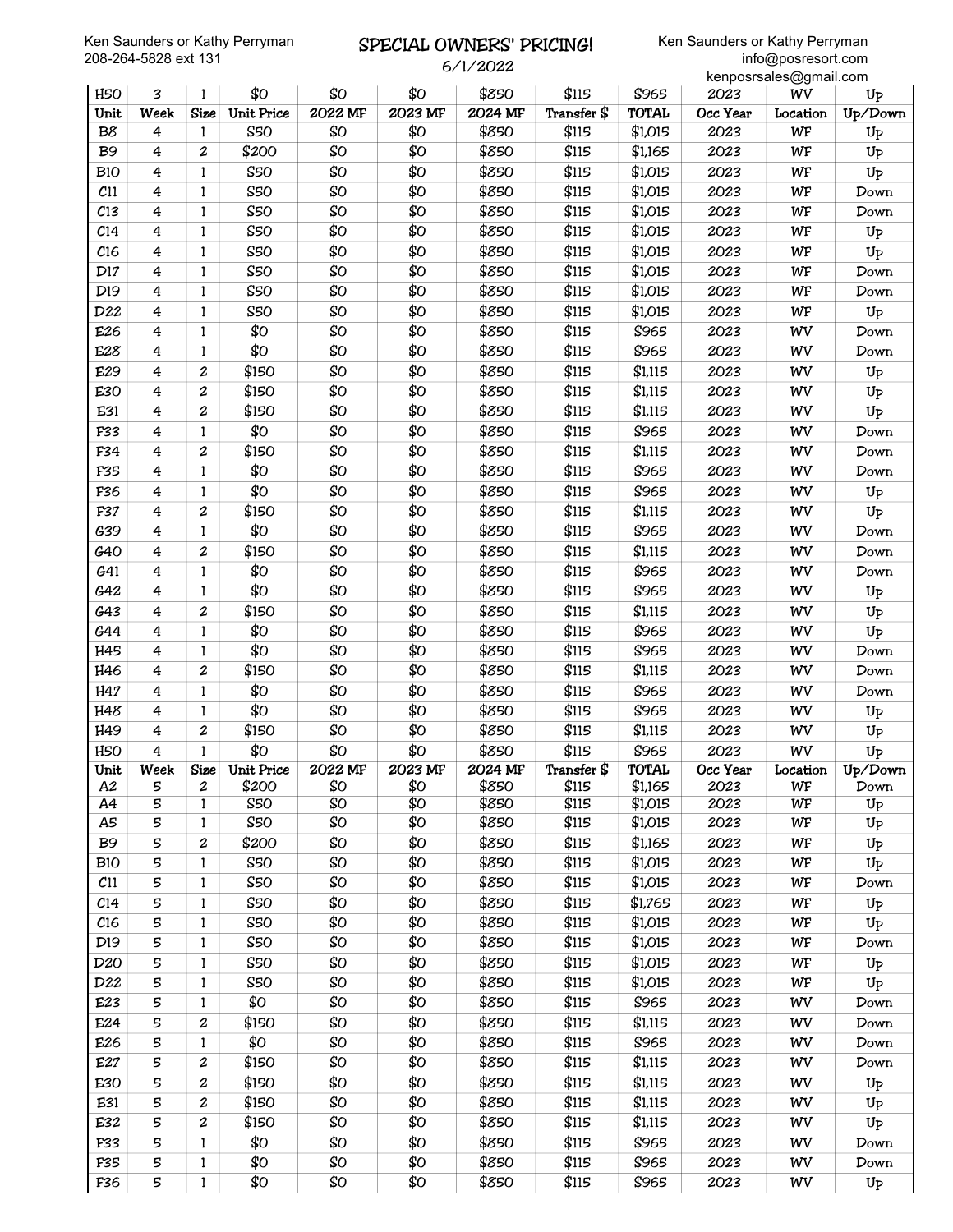### SPECIAL OWNERS' PRICING! 6/1/2022

| Unit            | <b>Week</b>      | <b>Size</b>      | Unit Price        | 2022 MF | 2023 MF | 2024 MF  | Transfer \$ | <b>TOTAL</b> | Occ Year | Location               | Up/Down        |
|-----------------|------------------|------------------|-------------------|---------|---------|----------|-------------|--------------|----------|------------------------|----------------|
| H48             | $\mathcal{I}$    | $\mathbf{1}$     | \$Ο               | \$Ο     | \$Ο     | \$850    | \$115       | \$965        | 2023     | WV                     | U <sub>P</sub> |
| H45             | 7                | $\mathbf{1}$     | \$Ο               | \$Ο     | \$Ο     | \$850    | \$115       | \$965        | 2023     | WV                     | Down           |
| G42             | 7                | 1                | \$Ο               | \$Ο     | \$Ο     | \$850    | \$115       | \$965        | 2023     | WV                     | $U_{P}$        |
| G41             | 7                | 1                | \$Ο               | \$Ο     | \$Ο     | \$850    | \$115       | \$965        | 2023     | WV                     | Down           |
| G39             | 7                | 1                | \$0               | \$Ο     | \$Ο     | \$850    | \$115       | \$965        | 2023     | WV                     | Down           |
| F38             | $\boldsymbol{7}$ | 1                | \$Ο               | \$Ο     | \$Ο     | \$850    | \$115       | \$965        | 2023     | WV                     | U <sub>P</sub> |
| F36             | 7                | $\mathbf{1}$     | \$Ο               | \$Ο     | \$Ο     | \$850    | \$115       | \$965        | 2023     | WV                     | $U_{P}$        |
| F33             | $\boldsymbol{7}$ | $\mathbf{1}$     | \$Ο               | \$Ο     | \$Ο     | \$850    | \$115       | \$965        | 2023     | WV                     | Down           |
| E26             | 7                | $\mathbf{1}$     | \$Ο               | \$Ο     | \$Ο     | \$850    | \$115       | \$965        | 2023     | WV                     | Down           |
| D <sub>20</sub> | 7                | 1                | \$50              | \$Ο     | \$Ο     | \$850    | \$115       | \$1,015      | 2023     | WF                     | Down           |
| D <sub>19</sub> | 7                | 1                | \$50              | \$Ο     | \$Ο     | \$850    | \$115       | \$1,015      | 2023     | WF                     | Down           |
| C <sub>14</sub> | $\boldsymbol{7}$ | 1                | \$50              | \$Ο     | \$Ο     | \$850    | \$115       | \$1,015      | 2023     | WF                     | Down           |
| C11             | $\boldsymbol{7}$ | 1                | \$50              | \$Ο     | \$Ο     | \$850    | \$115       | \$1,015      | 2023     | WF                     | Down           |
| <b>B10</b>      | 7                | $\mathbf{1}$     | \$50              | \$Ο     | \$Ο     | \$850    | \$115       | \$1,015      | 2023     | WF                     | $U_{P}$        |
| B8              | $\boldsymbol{7}$ | $\mathbf{1}$     | \$50              | \$Ο     | \$Ο     | \$850    | \$115       | \$1,015      | 2023     | WF                     | $U_{P}$        |
| A5              | 7                | $\mathbf{1}$     | \$50              | \$Ο     | \$Ο     | \$850    | \$115       | \$1,015      | 2023     | WF                     | Up             |
| A4              | $\boldsymbol{7}$ | 1                | \$50              | \$Ο     | \$Ο     | \$850    | \$115       | \$1,015      | 2023     | WF                     | $U_{P}$        |
| AI              | $\boldsymbol{z}$ | $\boldsymbol{z}$ | \$200             | \$0     | \$0     | \$0      | \$115       | \$1,165      | 2024     | WF                     | Down           |
| Unit            | Week             | <b>Size</b>      | <b>Unit Price</b> | 2022 MF | 2023 MF | 2024 MF  | Transfer \$ | <b>TOTAL</b> | Occ Year | Location               | Up/Down        |
| H <sub>50</sub> | 6                | $\mathbf{1}$     | \$Ο               | \$Ο     | \$Ο     | \$850    | \$115       | \$965        | 2023     | WV                     | $U_{P}$        |
| H48             | 6                | 1                | \$O               | \$Ο     | \$O     | \$850    | \$115       | \$965        | 2023     | wv                     | Up             |
| H47             | 6                | 1                | \$Ο               | \$Ο     | \$Ο     | \$850    | \$115       | \$965        | 2023     | WV                     | Down           |
| G44             | 6                | $\mathbf{1}$     | \$Ο               | \$Ο     | \$Ο     | \$850    | \$115       | \$965        | 2023     | WV                     | $U_{\bar{P}}$  |
| G42             | 6                | $\mathbf{1}$     | \$0               | \$Ο     | \$Ο     | \$850    | \$115       | \$965        | 2023     | WV                     | $U_{P}$        |
| G41             | 6                | $\mathbf{1}$     | \$0               | \$Ο     | \$Ο     | \$850    | \$115       | \$965        | 2023     | WV                     | Down           |
| F38             | 6                | 1                | \$Ο               | \$Ο     | \$Ο     | \$850    | \$115       | \$965        | 2023     | WV                     | Up             |
| F37             | 6                | 2                | \$150             | \$Ο     | \$Ο     | \$850    | \$115       | \$1,115      | 2023     | WV                     | $U_{P}$        |
| F35             | 6                | 1                | \$0               | \$Ο     | \$Ο     | \$850    | \$115       | \$965        | 2023     | WV                     | Down           |
| F33             | 6                | $\mathbf{1}$     | \$0               | \$Ο     | \$Ο     | \$850    | \$115       | \$965        | 2023     | WV                     | Down           |
| E28             | 6                | $\mathbf{1}$     | \$0               | \$Ο     | \$Ο     | \$850    | \$115       | \$965        | 2023     | WV                     | Down           |
| E27             | 6                | 2                | \$150             | \$Ο     | \$Ο     | \$850    | \$115       | \$1,115      | 2023     | WV                     | Down           |
| E25             | 6                | $\mathbf{1}$     | \$Ο               | \$Ο     | \$Ο     | \$850    | \$115       | \$965        | 2023     | WV                     | Down           |
| E24             | 6                | 2                | \$150             | \$Ο     | \$Ο     | \$850    | \$115       | \$1,115      | 2023     | WV                     | Down           |
| E23             | 6                | 1                | \$Ο               | \$Ο     | \$Ο     | \$850    | \$115       | \$965        | 2023     | WV                     | Down           |
| D22             | 6                | $\mathbf{1}$     | \$50              | \$Ο     | \$Ο     | \$850    | \$115       | \$1,015      | 2023     | WF                     | Up             |
| D <sub>20</sub> | 6                | $\mathbf{1}$     | \$50              | \$Ο     | \$Ο     | \$850    | \$115       | \$1,015      | 2023     | WF                     | $U_{P}$        |
| D <sub>19</sub> | 6                | $\mathbf{1}$     | \$50              | \$Ο     | \$Ο     | \$850    | \$115       | \$1,015      | 2023     | WF                     | Down           |
| D17             | 6                | $\mathbf{1}$     | \$50              | \$Ο     | \$Ο     | \$850    | \$115       | \$1,015      | 2023     | WF                     | Down           |
| C16             | 6                | $\mathbf{1}$     | \$50              | \$Ο     | \$Ο     | \$850    | \$115       | \$1,015      | 2023     | WF                     | Up             |
| C <sub>14</sub> | 6                | $\mathbf{1}$     | \$50              | \$Ο     | \$Ο     | \$850    | \$115       | \$1,015      | 2023     | WF                     | Up             |
| C13             | 6                | 1                | \$50              | \$Ο     | \$Ο     | \$850    | \$115       | \$1,015      | 2023     | WF                     | Down           |
| <b>B10</b>      | 6                | $\mathbf{1}$     | \$50              | \$Ο     | \$Ο     | \$850    | \$115       | \$1,015      | 2023     | WF                     | Up             |
| A4              | 6                | 1                | \$50              | \$Ο     | \$Ο     | \$850    | \$115       | \$1,015      | 2023     | WF                     | $U_{P}$        |
| Unit            | Week             | <b>Size</b>      | <b>Unit Price</b> | 2022 MF | 2023 MF | 2024 MF  | Transfer \$ | <b>TOTAL</b> | Occ Year | Location               | Up/Down        |
| H49             | 5                | 2                | \$150             | \$Ο     | \$Ο     | \$850    | \$115       | \$1,115      | 2023     | WV                     | $U_{P}$        |
| H48             | 5                | 1                | \$0               | \$Ο     | \$Ο     | \$850    | \$115       | \$965        | 2023     | WV                     | $U_{P}$        |
| H47             | 5                | $\mathbf{1}$     | \$Ο               | \$Ο     | \$Ο     | \$850    | \$115       | \$965        | 2023     | WV                     | Down           |
| H46             | 5                | $\overline{c}$   | \$150             | \$Ο     | \$Ο     | \$850    | \$115       | \$1,115      | 2023     | WV                     | Down           |
| H45             | 5                | $\mathbf{1}$     | \$Ο               | \$Ο     | \$Ο     | \$850    | \$115       | \$965        | 2023     | WV                     | Down           |
| G44             | 5                | 1                | \$Ο               | \$Ο     | \$Ο     | \$850    | \$115       | \$965        | 2023     | WV                     | $U_{\bar{P}}$  |
| G42             | 5                | 1                | \$Ο               | \$Ο     | \$Ο     | \$850    | \$115       | \$965        | 2023     | WV                     | $U_{\text{P}}$ |
| G41             | 5                | $\mathbf{1}$     | \$0               | \$Ο     | \$Ο     | \$850    | \$115       | \$965        | 2023     | WV                     | Down           |
| G39             | 5                | $\mathbf{1}$     | \$Ο               | \$Ο     | \$Ο     | \$850    | \$115       | \$965        | 2023     | WV                     | Down           |
| F38             | 5                | $\mathbf{1}$     | \$Ο               | \$Ο     | \$Ο     | \$850    | \$115       | \$965        | 2023     | WV                     | Up             |
| F37             | 5                | $\boldsymbol{2}$ | \$150             | \$Ο     | \$Ο     | \$850    | \$115       | \$1,115      | 2023     | WV                     | U <sub>P</sub> |
|                 |                  |                  |                   |         |         | 0/1/2022 |             |              |          | kenposrsales@gmail.com |                |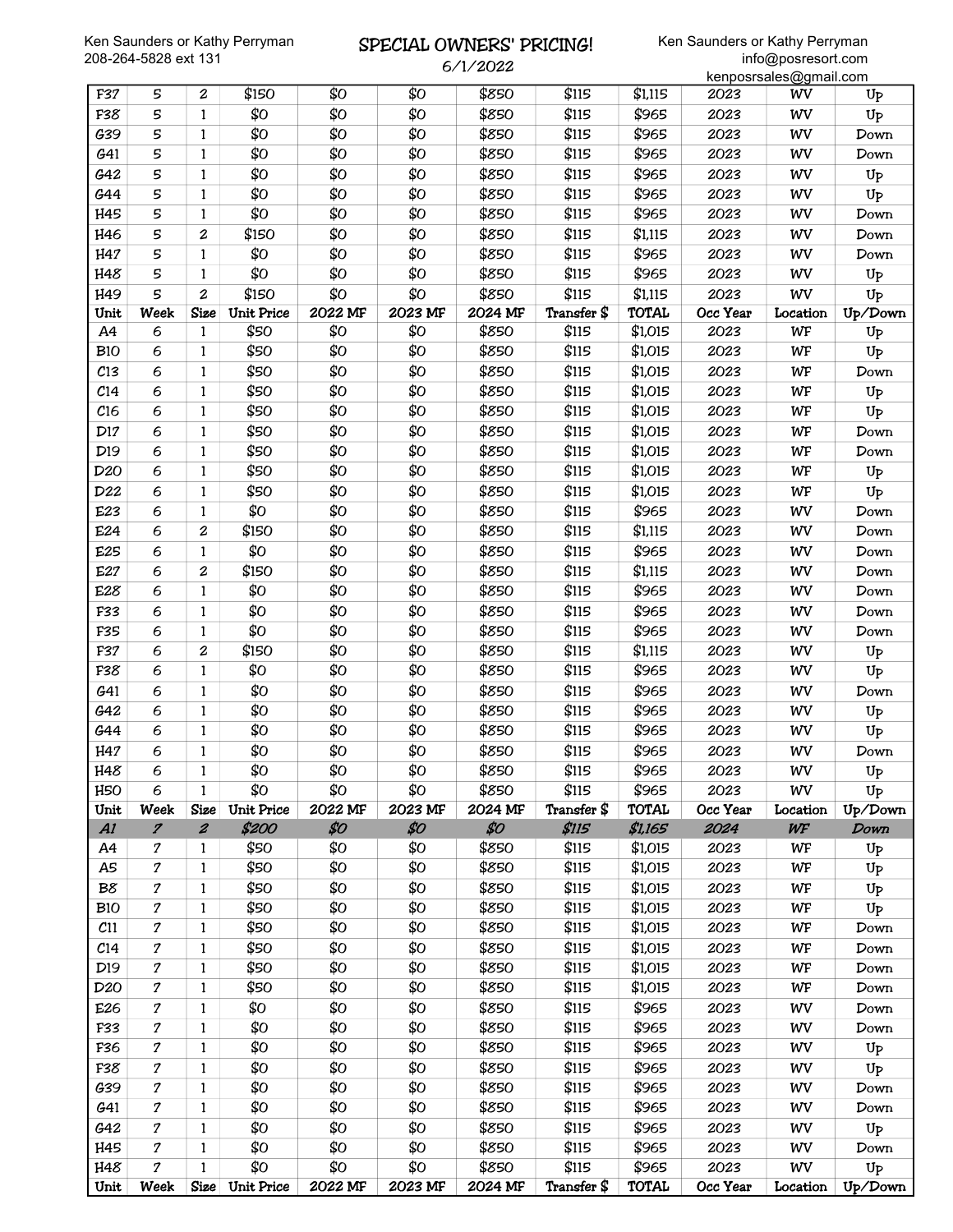## SPECIAL OWNERS' PRICING! 6/1/2022

|                 |      |                  |                   |         |                 |         |             |              |          | kenposrsales@gmail.com |                |
|-----------------|------|------------------|-------------------|---------|-----------------|---------|-------------|--------------|----------|------------------------|----------------|
| A4              | 8    | 1                | \$50              | \$0     | \$Ο             | \$850   | \$115       | \$1,015      | 2023     | WF                     | U <sub>P</sub> |
| B8              | 8    | $\mathbf{1}$     | \$50              | \$Ο     | \$0             | \$850   | \$115       | \$1,015      | 2023     | WF                     | Up             |
| <b>B10</b>      | 8    | $\mathbf{1}$     | \$50              | \$Ο     | \$Ο             | \$850   | \$115       | \$1,015      | 2023     | WF                     | Up             |
| C13             | 8    | $\mathbf{1}$     | \$50              | \$Ο     | \$0             | \$850   | \$115       | \$1,015      | 2023     | WF                     | Down           |
| C <sub>14</sub> | 8    | 1                | \$50              | \$Ο     | \$Ο             | \$850   | \$115       | \$1,015      | 2023     | WF                     | $U_{P}$        |
| C16             | 8    | $\mathbf{1}$     | \$50              | \$Ο     | \$0             | \$850   | \$115       | \$1,015      | 2023     | WF                     | Up             |
| D17             | 8    | 1                | \$50              | \$Ο     | \$0             | \$850   | \$115       | \$1,015      | 2023     | WF                     | Down           |
| D19             | 8    | 1                | \$50              | \$0     | \$Ο             | \$850   | \$115       | \$1,015      | 2023     | WF                     | Down           |
| D <sub>20</sub> | 8    | $\mathbf{1}$     | \$50              | \$0     | \$0             | \$850   | \$115       | \$1,015      | 2023     | WF                     | $U_{P}$        |
| D22             | 8    | $\mathbf{1}$     | \$50              | \$Ο     | \$Ο             | \$850   | \$115       | \$1,015      | 2023     | WF                     | Up             |
| E23             | 8    | 1                | \$Ο               | \$Ο     | \$0             | \$850   | \$115       | \$965        | 2023     | WV                     | Down           |
| E24             | 8    | 2                | \$150             | \$Ο     | \$Ο             | \$850   | \$115       | \$1,115      | 2023     | WV                     | Down           |
| E25             | 8    | 1                | \$Ο               | \$Ο     | \$0             | \$850   | \$115       | \$965        | 2023     | WV                     | Down           |
| E26             | 8    | 1                | \$Ο               | \$Ο     | \$Ο             | \$850   | \$115       | \$965        | 2023     | WV                     | Down           |
| E28             | 8    | 1                | \$Ο               | \$0     | \$Ο             | \$850   | \$115       | \$965        | 2023     | WV                     | Down           |
| E30             | 8    | 2                | \$150             | \$Ο     | \$0             | \$850   | \$115       | \$1,115      | 2023     | WV                     | U <sub>P</sub> |
| E31             | 8    | $\boldsymbol{2}$ | \$150             | \$Ο     | \$Ο             | \$850   | \$115       | \$1,115      | 2023     | WV                     |                |
|                 | 8    | 2                | \$150             | \$Ο     | \$Ο             | \$850   | \$115       | \$1,115      | 2023     | WV                     | $U_{P}$        |
| E32             | 8    |                  |                   | \$Ο     |                 |         |             |              |          |                        | Up             |
| F34             |      | 2                | \$150             |         | \$Ο             | \$850   | \$115       | \$1,115      | 2023     | WV                     | Down           |
| F35             | 8    | 1                | \$Ο               | \$Ο     | \$0             | \$850   | \$115       | \$965        | 2023     | WV                     | U <sub>P</sub> |
| F36             | 8    | 1                | \$Ο               | \$Ο     | \$Ο             | \$850   | \$115       | \$965        | 2023     | WV                     | Up             |
| G39             | 8    | 1                | \$Ο               | \$Ο     | \$0             | \$850   | \$115       | \$965        | 2023     | WV                     | Down           |
| G41             | 8    | $\mathbf{1}$     | \$Ο               | \$0     | \$0             | \$850   | \$115       | \$965        | 2023     | WV                     | Down           |
| G43             | 8    | $\boldsymbol{2}$ | \$150             | \$Ο     | \$Ο             | \$850   | \$115       | \$1,115      | 2023     | WV                     | $U_{P}$        |
| G44             | 8    | 1                | \$Ο               | \$Ο     | \$0             | \$850   | \$115       | \$965        | 2023     | WV                     | Up             |
| H47             | 8    | 1                | \$Ο               | \$Ο     | \$0             | \$850   | \$115       | \$965        | 2023     | WV                     | Down           |
| H48             | 8    | 1                | \$Ο               | \$Ο     | \$Ο             | \$850   | \$115       | \$965        | 2023     | WV                     | U <sub>P</sub> |
|                 |      |                  |                   |         |                 |         |             |              |          |                        |                |
| H <sub>50</sub> | 8    | 1                | \$0               | \$Ο     | \$Ο             | \$850   | \$115       | \$965        | 2023     | WV                     | Up             |
| Unit            | Week | <b>Size</b>      | <b>Unit Price</b> | 2022 MF | 2023 MF         | 2024 MF | Transfer \$ | <b>TOTAL</b> | Occ Year | Location               | Up/Down        |
| A4              | 9    | 1                | \$50              | \$Ο     | \$Ο             | \$850   | \$115       | \$1,015      | 2023     | WF                     | Up             |
| A5              | 9    | 1                | \$50              | \$Ο     | \$0             | \$850   | \$115       | \$1,015      | 2023     | WF                     | Up             |
| B <sub>7</sub>  | 9    | 2                | \$200             | \$Ο     | \$Ο             | \$850   | \$115       | \$1,165      | 2023     | WF                     | Down           |
| B8              | 9    | $\mathbf{1}$     | \$50              | \$0     | \$Ο             | \$850   | \$115       | \$1,015      | 2023     | WF                     | U <sub>P</sub> |
| <b>B10</b>      | 9    | 1                | \$50              | \$Ο     | \$Ο             | \$850   | \$115       | \$1,015      | 2023     | WF                     | Up             |
| C11             | 9    | $\mathbf{1}$     | \$50              | \$Ο     | $\overline{SO}$ | \$850   | \$115       | \$1,015      | 2023     | WF                     | Down           |
| C13             | 9    | $\mathbf{1}$     | \$50              | \$Ο     | \$Ο             | \$850   | \$115       | \$1,015      | 2023     | WF                     | Down           |
| C15             | 9    | 2                | \$200             | \$Ο     | \$Ο             | \$850   | \$115       | \$1,165      | 2023     | WF                     | $U_{\text{P}}$ |
| $c_{16}$        | 9    | 1                | \$50              | \$Ο     | \$Ο             | \$850   | \$115       | \$1,015      | 2023     | WF                     | U <sub>P</sub> |
| D17             | 9    | $\mathbf{1}$     | \$50              | \$Ο     | \$Ο             | \$850   | \$115       | \$1,015      | 2023     | WF                     | Down           |
| D22             | 9    | $\mathbf{1}$     | \$50              | \$Ο     | \$Ο             | \$850   | \$115       | \$1,015      | 2023     | WF                     | $U_{P}$        |
| E25             | 9    | $\mathbf{1}$     | \$Ο               | \$Ο     | \$Ο             | \$850   | \$115       | \$965        | 2023     | WV                     | Down           |
| E26             | 9    | 1                | \$Ο               | \$Ο     | \$Ο             | \$850   | \$115       | \$965        | 2023     | WV                     | Down           |
| E28             | 9    | $\mathbf{1}$     | \$Ο               | \$Ο     | \$Ο             | \$850   | \$115       | \$965        | 2023     | WV                     | Down           |
| E29             | 9    | $\boldsymbol{2}$ | \$150             | \$Ο     | \$Ο             | \$850   | \$115       | \$1,115      | 2023     | WV                     | Down           |
| E30             | 9    | 2                | \$150             | \$Ο     | \$Ο             | \$850   | \$115       | \$1,115      | 2023     | WV                     | $U_{P}$        |
| F33             | 9    | 1                | \$Ο               | \$Ο     | \$Ο             | \$850   | \$115       | \$965        | 2023     | WV                     | Down           |
| F34             | 9    | $\boldsymbol{2}$ | \$150             | \$Ο     | \$Ο             | \$850   | \$115       | \$1,115      | 2023     | WV                     | Down           |
| F35             | 9    | $\mathbf{1}$     | \$Ο               | \$Ο     | \$Ο             | \$850   | \$115       | \$965        | 2023     | WV                     | Down           |
| F36             | 9    | $\mathbf{1}$     | \$Ο               | \$О     | \$Ο             | \$850   | \$115       | \$965        | 2023     | WV                     | $U_{P}$        |
| F37             | 9    | 2                | \$150             | \$Ο     | \$Ο             | \$850   | \$115       | \$1,115      | 2023     | WV                     | U <sub>P</sub> |
| F38             | 9    | 1                | \$Ο               | \$Ο     | \$Ο             | \$850   | \$115       | \$965        | 2023     | WV                     | U <sub>P</sub> |
| G39             | 9    | 1                | \$0               | \$О     | \$Ο             | \$850   | \$115       | \$965        | 2023     | WV                     | Down           |
| G40             | 9    | 2                | \$150             | \$Ο     | \$Ο             | \$850   | \$115       | \$1,115      | 2023     | WV                     | Down           |
| G41             | 9    | $\mathbf{1}$     | \$Ο               | \$Ο     | \$Ο             | \$850   | \$115       | \$965        | 2023     | WV                     | Down           |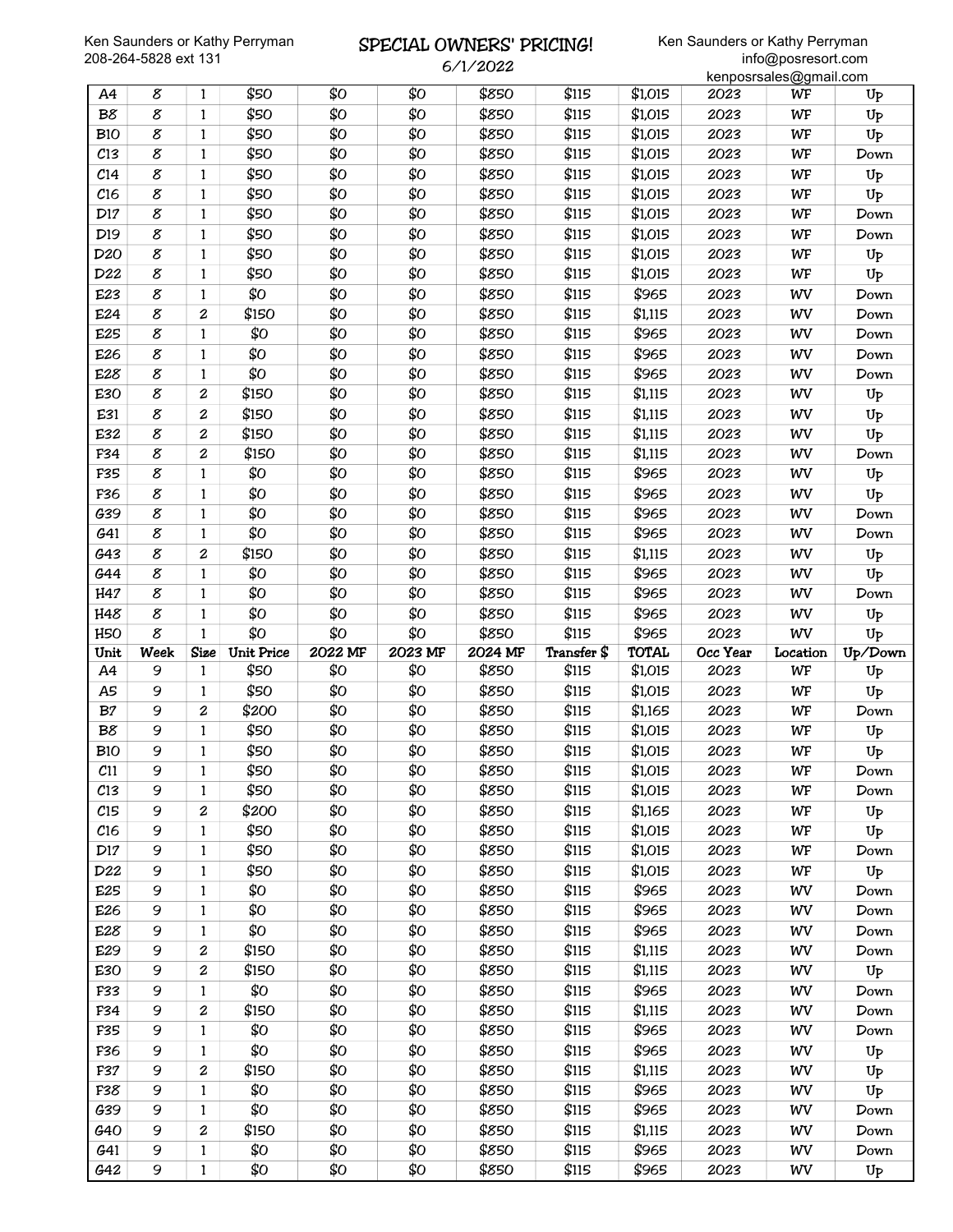### SPECIAL OWNERS' PRICING! 6/1/2022

|                 |        |                  |                   |         |         |         |             |              |          | kenposrsales@gmail.com |                |
|-----------------|--------|------------------|-------------------|---------|---------|---------|-------------|--------------|----------|------------------------|----------------|
| G43             | 9      | $\boldsymbol{2}$ | \$150             | \$Ο     | \$0     | \$850   | \$115       | \$1,115      | 2023     | WV                     | U <sub>P</sub> |
| G44             | 9      | $\mathbf{1}$     | \$О               | \$Ο     | \$Ο     | \$850   | \$115       | \$965        | 2023     | WV                     | Up             |
| H45             | 9      | $\mathbf{1}$     | \$Ο               | \$Ο     | \$Ο     | \$850   | \$115       | \$965        | 2023     | WV                     | Down           |
| H47             | 9      | 1                | \$Ο               | \$Ο     | \$Ο     | \$850   | \$115       | \$965        | 2023     | WV                     | Down           |
| H48             | 9      | 1                | \$Ο               | \$0     | \$Ο     | \$850   | \$115       | \$965        | 2023     | WV                     | $U_{P}$        |
| H <sub>50</sub> | 9      | $\mathbf{1}$     | \$Ο               | \$Ο     | \$Ο     | \$850   | \$115       | \$965        | 2023     | WV                     | Up             |
| Unit            | Week   | Size             | <b>Unit Price</b> | 2022 MF | 2023 MF | 2024 MF | Transfer \$ | <b>TOTAL</b> | Occ Year | Location               | Up/Down        |
| A4              | 10     | 1                | \$50              | \$0     | \$0     | \$850   | \$115       | \$1,015      | 2023     | WF                     | $U_{P}$        |
| A5              | 10     | 1                | \$50              | \$0     | \$Ο     | \$850   | \$115       | \$1,015      | 2023     | WF                     | Up             |
| B8              | 10     | 1                | \$50              | \$0     | \$Ο     | \$850   | \$115       | \$1,015      | 2023     | WF                     | $U_{P}$        |
| <b>B9</b>       | 10     | $\boldsymbol{z}$ | \$200             | \$0     | \$0     | \$0     | \$115       | \$1,165      | 2024     | WF                     | $U_P$          |
| C13             | 10     | 1                | \$50              | \$Ο     | \$Ο     | \$850   | \$115       | \$1,015      | 2023     | WF                     | Down           |
| C16             | 10     | 1                | \$50              | \$0     | \$Ο     | \$850   | \$115       | \$1,015      | 2023     | WF                     | Up             |
| D17             | 10     | 1                | \$50              | \$Ο     | \$Ο     | \$850   | \$115       | \$1,015      | 2023     | WF                     | Down           |
| D <sub>19</sub> | 10     | 1                | \$50              | \$Ο     | \$Ο     | \$850   | \$115       | \$1,015      | 2023     | WF                     | Down           |
| D <sub>20</sub> | 10     | 1                | \$50              | \$Ο     | \$Ο     | \$850   | \$115       | \$1,015      | 2023     | WF                     | $U_{P}$        |
| D22             | 10     | 1                | \$50              | \$0     | \$Ο     | \$850   | \$115       | \$1,015      | 2023     | WF                     | $U_{P}$        |
| E23             | 10     | 1                | \$Ο               | \$0     | \$Ο     | \$850   | \$115       | \$965        | 2023     | WV                     | Down           |
| E24             | 10     | $\boldsymbol{2}$ | \$150             | \$Ο     | \$Ο     | \$850   | \$115       | \$1,115      | 2023     | WV                     | Down           |
| E25             | 10     | 1                | \$Ο               | \$Ο     | \$Ο     | \$850   | \$115       | \$965        | 2023     | WV                     | Down           |
| E26             | 10     | 1                | \$Ο               | \$Ο     | \$Ο     | \$850   | \$115       | \$965        | 2023     | WV                     | Down           |
| E28             | 10     | 1                | \$Ο               | \$Ο     | \$Ο     | \$850   | \$115       | \$965        | 2023     | WV                     | Down           |
| E30             | 10     | $\overline{c}$   | \$150             | \$Ο     | \$Ο     | \$850   | \$115       | \$1,115      | 2023     | WV                     | Up             |
| F33             | 10     | 1                | \$Ο               | \$0     | \$Ο     | \$850   | \$115       | \$965        | 2023     | WV                     | Down           |
| F38             | 10     | 1                | \$Ο               | \$0     | \$О     | \$850   | \$115       | \$965        | 2023     | WV                     | Up             |
| G39             | 10     | $\mathbf{1}$     | \$Ο               | \$0     | \$Ο     | \$850   | \$115       | \$965        | 2023     | WV                     | Down           |
| G41             | 10     | 1                | \$Ο               | \$0     | \$Ο     | \$850   | \$115       | \$965        | 2023     | WV                     | Down           |
| G42             | 10     | 1                | \$Ο               | \$Ο     | \$Ο     | \$850   | \$115       | \$965        | 2023     | WV                     | $U_{P}$        |
| H45             | 10     | 1                | \$Ο               | \$0     | \$Ο     | \$850   | \$115       | \$965        | 2023     | WV                     | Down           |
| H47             | 10     | 1                | \$Ο               | \$Ο     | \$Ο     | \$850   | \$115       | \$965        | 2023     | WV                     | Down           |
| H48             | 10     | 1                | \$Ο               | \$0     | \$Ο     | \$850   | \$115       | \$965        | 2023     | WV                     | $U_{P}$        |
| H <sub>50</sub> | 10     | $\mathbf{1}$     | \$Ο               | \$Ο     | \$Ο     | \$850   | \$115       | \$965        | 2023     | WV                     | Up             |
| Unit            | Week   | <b>Size</b>      | <b>Unit Price</b> | 2022 MF | 2023 MF | 2024 MF | Transfer \$ | <b>TOTAL</b> | Occ Year | Location               | Up/Down        |
| A5              | $11\,$ | 1                | \$50              | \$Ο     | \$Ο     | \$850   | \$115       | \$1,015      | 2023     | WF                     | Up             |
| $B\delta$       | $11\,$ | $\mathbf{1}$     | \$50              | \$Ο     | \$Ο     | \$850   | \$115       | \$1,015      | 2023     | WF                     | Up             |
| <b>B10</b>      | 11     | 1                | \$50              | \$Ο     | \$О     | \$850   | \$115       | \$1,015      | 2023     | WF                     | $U_{P}$        |
| C11             | 11     | $\mathbf{1}$     | \$50              | \$Ο     | \$Ο     | \$850   | \$115       | \$1,015      | 2023     | WF                     | Down           |
| $c_{13}$        | 11     | $\mathbf{1}$     | \$50              | \$Ο     | \$Ο     | \$850   | \$115       | \$1,015      | 2023     | WF                     | Down           |
| C <sub>14</sub> | 11     | 1                | \$50              | \$Ο     | \$Ο     | \$850   | \$115       | \$1,015      | 2023     | WF                     | $U_{P}$        |
| C16             | 11     | 1                | \$50              | \$Ο     | \$Ο     | \$850   | \$115       | \$1,015      | 2023     | WF                     | $U_{P}$        |
| D19             | 11     | 1                | \$50              | \$Ο     | \$О     | \$850   | \$115       | \$1,015      | 2023     | WF                     | Down           |
| D <sub>20</sub> | 11     | $\mathbf{1}$     | \$50              | \$Ο     | \$Ο     | \$850   | \$115       | \$1,015      | 2023     | WF                     | $U_{P}$        |
| D22             | 11     | $\mathbf{1}$     | \$50              | \$Ο     | \$Ο     | \$850   | \$115       | \$1,015      | 2023     | WF                     | $U_{P}$        |
| E23             | 11     | $\mathbf{1}$     | \$Ο               | \$Ο     | \$Ο     | \$850   | \$115       | \$965        | 2023     | WV                     | Down           |
| E25             | 11     | $\mathbf{1}$     | \$Ο               | \$Ο     | \$Ο     | \$850   | \$115       | \$965        | 2023     | WV                     | Down           |
| E26             | 11     | 1                | \$Ο               | \$Ο     | \$Ο     | \$850   | \$115       | \$965        | 2023     | WV                     | Down           |
| E27             | 11     | $\boldsymbol{2}$ | \$150             | \$0     | \$0     | \$850   | \$115       | \$1,115      | 2023     | WV                     | Down           |
| E28             | 11     | 1                | \$Ο               | \$Ο     | \$О     | \$850   | \$115       | \$965        | 2023     | WV                     | Down           |
| E29             | 11     | 2                | \$150             | \$Ο     | \$Ο     | \$850   | \$115       | \$1,115      | 2023     | WV                     | $U_{P}$        |
| E30             | 11     | 2                | \$150             | \$Ο     | \$О     | \$850   | \$115       | \$1,115      | 2023     | WV                     | $U_{P}$        |
| F33             | 11     | $\mathbf{1}$     | \$Ο               | \$Ο     | \$Ο     | \$850   | \$115       | \$965        | 2023     | WV                     | Down           |
| F35             | 11     | $\mathbf{1}$     | \$Ο               | \$Ο     | \$Ο     | \$850   | \$115       | \$965        | 2023     | WV                     | Down           |
| F36             | 11     | 1                | \$Ο               | \$Ο     | \$Ο     | \$850   | \$115       | \$965        | 2023     | WV                     | $U_{P}$        |
| F38             | 11     | $\mathbf{1}$     | \$Ο               | \$Ο     | \$Ο     | \$850   | \$115       | \$965        | 2023     | WV                     | $U_{P}$        |
| G39             | 11     | 1                | \$Ο               | \$Ο     | \$Ο     | \$850   | \$115       | \$965        | 2023     | WV                     | Down           |
| G41             | 11     | $\mathbf{1}$     | \$Ο               | \$О     | \$Ο     | \$850   | \$115       | \$965        | 2023     | WV                     | Down           |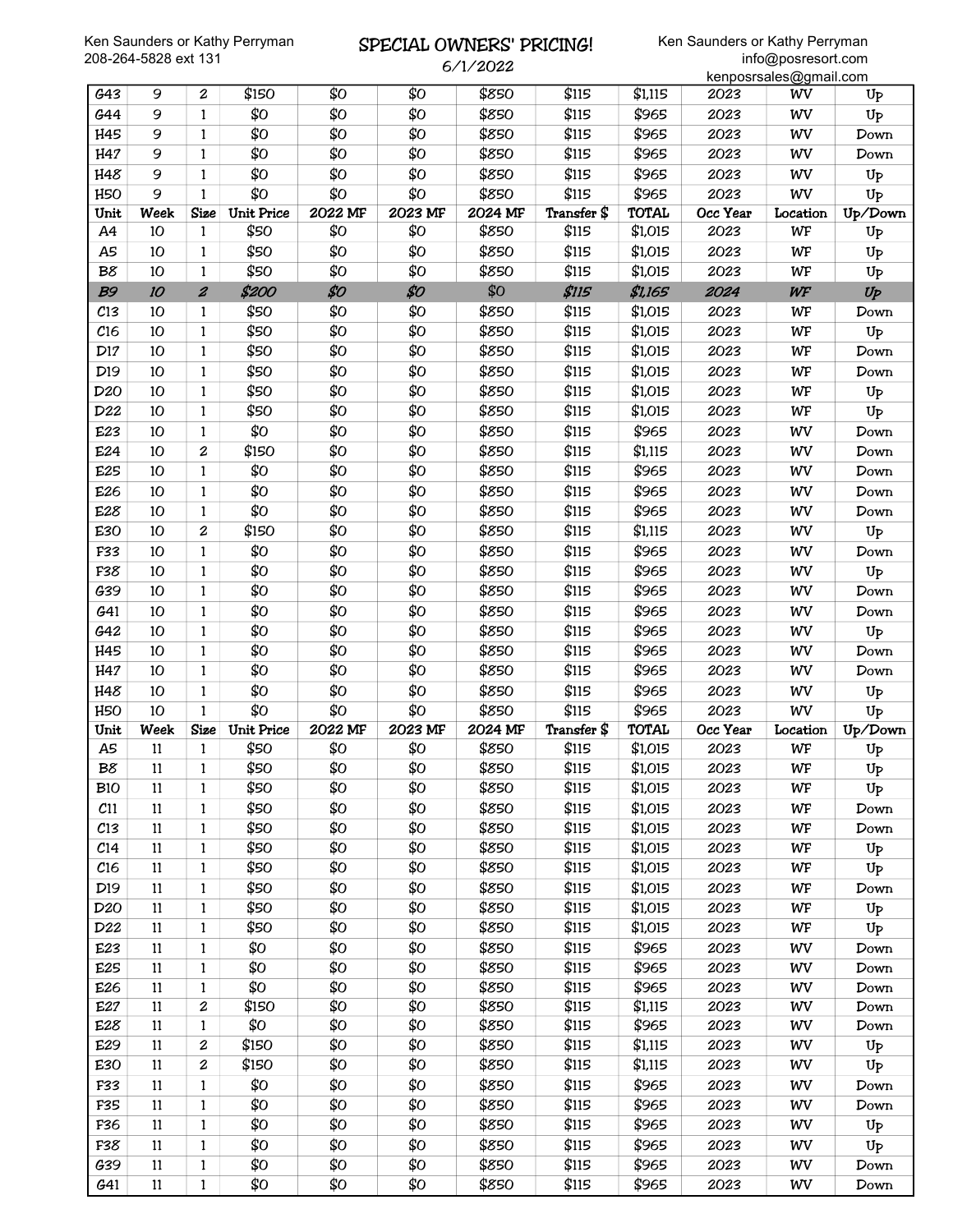### SPECIAL OWNERS' PRICING! 6/1/2022

|                 |          |                   |                   |            |            |                |                |                |              | kenposrsales@gmail.com |                    |
|-----------------|----------|-------------------|-------------------|------------|------------|----------------|----------------|----------------|--------------|------------------------|--------------------|
| G42             | 11       | 1                 | \$Ο               | \$Ο        | \$Ο        | \$850          | \$115          | \$965          | 2023         | WV                     | U <sub>P</sub>     |
| G43             | 11       | $\boldsymbol{2}$  | \$150             | \$Ο        | \$Ο        | \$850          | \$115          | \$1,115        | 2023         | WV                     | $U_{P}$            |
| G44             | 11       | $\mathbf{1}$      | \$Ο               | \$Ο        | \$Ο        | \$850          | \$115          | \$965          | 2023         | WV                     | Up                 |
| H45             | 11       | 1                 | \$Ο               | \$Ο        | \$Ο        | \$850          | \$115          | \$965          | 2023         | WV                     | Down               |
| H47             | 11       | 1                 | \$Ο               | \$Ο        | \$Ο        | \$850          | \$115          | \$965          | 2023         | WV                     | Down               |
| H48             | 11       | 1                 | \$Ο               | \$Ο        | \$Ο        | \$850          | \$115          | \$965          | 2023         | WV                     | $U_{\text{P}}$     |
| H <sub>50</sub> | 11       | $\mathbf{1}$      | \$Ο               | \$Ο        | \$Ο        | \$850          | \$115          | \$965          | 2023         | WV                     | Up                 |
| Unit            | Week     | <b>Size</b>       | <b>Unit Price</b> | 2022 MF    | 2023 MF    | 2024 MF        | Transfer \$    | <b>TOTAL</b>   | Occ Year     | Location               | Up/Down            |
| A4              | 12       | $\mathbf{1}$      | \$50              | \$Ο        | \$0        | \$850          | \$115          | \$1,015        | 2023         | WF                     | Up                 |
| C11             | 12       | 1                 | \$50              | \$Ο        | \$Ο        | \$850          | \$115          | \$1,015        | 2023         | WF                     | Down               |
| C <sub>14</sub> | 12       | 1                 | \$50              | \$Ο        | \$Ο        | \$850          | \$115          | \$1,015        | 2023         | WF                     | $U_{P}$            |
| C16             | 12       | 1                 | \$50              | \$Ο        | \$Ο        | \$850          | \$115          | \$1,015        | 2023         | WF                     | Up                 |
| D17             | 12       | 1                 | \$50              | \$Ο        | \$Ο        | \$850          | \$115          | \$1,015        | 2023         | WF                     | Down               |
| D <sub>19</sub> | 12       | $\mathbf{1}$      | \$50              | \$Ο        | \$Ο        | \$850          | \$115          | \$1,015        | 2023         | WF                     | Down               |
| D <sub>20</sub> | 12       | 1                 | \$50              | \$Ο        | \$Ο        | \$850          | \$115          | \$1,015        | 2023         | WF                     | $U_{P}$            |
| D22             | 12       | 1                 | \$50              | \$Ο        | \$Ο        | \$850          | \$115          | \$1,015        | 2023         | WF                     | Up                 |
| E25             | 12       | $\mathbf{1}$      | \$0               | \$Ο        | \$Ο        | \$850          | \$115          | \$965          | 2023         | WV                     | Down               |
| E28             | 12       | $\mathbf{1}$      | \$0               | \$Ο        | \$Ο        | \$850          | \$115          | \$965          | 2023         | WV                     | Down               |
| E29             | 12       | 2                 | \$150             | \$0        | \$0        | \$850          | \$115          | \$1,115        | 2023         | WV                     | U <sub>P</sub>     |
| F34             | 12       | $\overline{c}$    | \$150             | \$Ο        | \$Ο        | \$850          | \$115          | \$1,115        | 2023         | WV                     | Down               |
| F36             | 12       | $\mathbf{1}$      | \$Ο               | \$Ο        | \$Ο        | \$850          | \$115          | \$965          | 2023         | WV                     | $U_{P}$            |
| F38             | 12       | 1                 | \$Ο               | \$Ο        | \$Ο        | \$850          | \$115          | \$965          | 2023         | WV                     | $U_{P}$            |
| G39             | 12       | 1                 | \$Ο               | \$Ο        | \$Ο        | \$850          | \$115          | \$965          | 2023         | WV                     | Down               |
| G40             | 12       | 2                 | \$150             | \$Ο        | \$Ο        | \$850          | \$115          | \$1,115        | 2023         | WV                     | Down               |
| G42             | 12       | 1                 | \$О               | \$Ο        | \$Ο        | \$850          | \$115          | \$965          | 2023         | WV                     | $U_{P}$            |
| G44             | 12       | 1                 | \$О               | \$Ο        | \$Ο        | \$850          | \$115          | \$965          | 2023         | WV                     | Up                 |
| H45             | 12       | $\mathbf{1}$      | \$Ο               | \$Ο        | \$Ο        | \$850          | \$115          | \$965          | 2023         | WV                     | Down               |
| H47             | 12       | $\mathbf{1}$      | \$Ο               | \$Ο        | \$Ο        | \$850          | \$115          | \$965          | 2023         | WV                     | Down               |
|                 |          |                   |                   |            |            |                |                |                |              |                        |                    |
| H48             | 12       | 1                 | \$Ο               | \$Ο        | \$0        | \$850          | \$115          | \$965          | 2023         | WV                     | U <sub>P</sub>     |
| H <sub>50</sub> | 12       | 1                 | \$Ο               | \$Ο        | \$Ο        | \$850          | \$115          | \$965          | 2023         | WV                     | U <sub>P</sub>     |
| Unit            | Week     | <b>Size</b>       | <b>Unit Price</b> | 2022 MF    | 2023 MF    | 2024 MF        | Transfer \$    | <b>TOTAL</b>   | Occ Year     | Location               | Up/Down            |
| A4              | 13       | 1                 | \$50              | \$Ο        | \$Ο        | \$850          | \$115          | \$1,015        | 2023         | WF                     | Up                 |
| A5              | 13       | 1                 | \$50              | \$Ο        | \$Ο        | \$850          | \$115          | \$1,015        | 2023         | WF                     | $U_{P}$            |
| B8              | 13       | 1                 | \$50              | \$Ο        | \$Ο        | \$850          | \$115          | \$1,015        | 2023         | WF                     | Up                 |
| <b>B10</b>      | 13       | $\mathbf{1}$      | \$50              | \$Ο        | \$Ο        | \$850          | \$115          | \$1,015        | 2023         | WF                     | $U_{\bar{P}}$      |
| C <sub>11</sub> | 13       | 1                 | \$50              | \$Ο        | \$Ο        | \$850          | \$115          | \$1,015        | 2023         | WF                     | Down               |
| C <sub>14</sub> | 13       | $\mathbf{1}$      | \$50              | \$Ο        | \$Ο        | \$850          | \$115          | \$1,015        | 2023         | WF                     | $U_{P}$            |
| D17             | 13       | 1                 | \$50              | \$Ο        | \$0        | \$850          | \$115          | \$1,015        | 2023         | WF                     | Down               |
| E23             | 13       | $\mathbf{1}$      | \$Ο               | \$Ο        | \$Ο        | \$850          | \$115          | \$965          | 2023         | WV                     | Down               |
| E24             | 13       | 1                 | \$150             | \$Ο        | \$Ο        | \$850          | \$115          | \$1,115        | 2023         | WV                     | Down               |
| E27             | 13       | $\boldsymbol{2}$  | \$150             | \$Ο        | \$Ο        | \$850          | \$115          | \$1,115        | 2023         | WV                     | Down               |
| E28             | 13       | $\mathbf{1}$      | \$Ο               | \$Ο        | \$Ο        | \$850          | \$115          | \$965          | 2023         | WV                     | Down               |
| E29             | 13       | $\boldsymbol{2}$  | \$150             | \$Ο        | \$Ο        | \$850          | \$115          | \$1,115        | 2023         | WV                     | $U_{P}$            |
| F33             | 13       | $\mathbf{1}$      | \$Ο               | \$Ο        | \$0        | \$850          | \$115          | \$965          | 2023         | WV                     | Down               |
| F35             | 13       | $\mathbf{1}$      | \$Ο               | \$Ο        | \$Ο        | \$850          | \$115          | \$965          | 2023         | WV                     | $U_{P}$            |
| F38             | 13       | $\mathbf{1}$      | \$Ο               | \$Ο        | \$Ο        | \$850          | \$115          | \$965          | 2023         | WV                     | $U_{P}$            |
| G40             | 13       | $\boldsymbol{2}$  | \$150             | \$Ο        | \$Ο        | \$850          | \$115          | \$1,115        | 2023         | WV                     | Down               |
| G41             | 13       | 1                 | \$Ο               | \$Ο        | \$Ο        | \$850          | \$115          | \$965          | 2023         | WV                     | Down               |
| G42             | 13       | 1                 | \$Ο               | \$Ο        | \$О        | \$850          | \$115          | \$965          | 2023         | WV                     | $U_{P}$            |
| G43             | 13       | $\boldsymbol{2}$  | \$150             | \$Ο        | \$Ο        | \$850          | \$115          | \$1,115        | 2023         | WV                     | $U_{P}$            |
| G44             | 13       | $\mathbf{1}$      | \$Ο               | \$Ο        | \$Ο        | \$850          | \$115          | \$965          | 2023         | WV                     | $U_{P}$            |
| H45             | 13       | $\mathbf{1}$      | \$Ο               | \$Ο        | \$Ο        | \$850          | \$115          | \$965          | 2023         | WV                     | Down               |
| H46             | 13       | $\boldsymbol{2}$  | \$150             | \$Ο        | \$Ο        | \$850          | \$115          | \$1,115        | 2023         | WV                     | Down               |
| H47             | 13       | $\mathbf{1}$      | \$Ο               | \$Ο        | \$0        | \$850          | \$115          | \$965          | 2023         | WV                     | Down               |
| H48<br>H5O      | 13<br>13 | 1<br>$\mathbf{1}$ | \$О<br>\$О        | \$Ο<br>\$Ο | \$Ο<br>\$Ο | \$850<br>\$850 | \$115<br>\$115 | \$965<br>\$965 | 2023<br>2023 | WV<br>WV               | $U_{P}$<br>$U_{P}$ |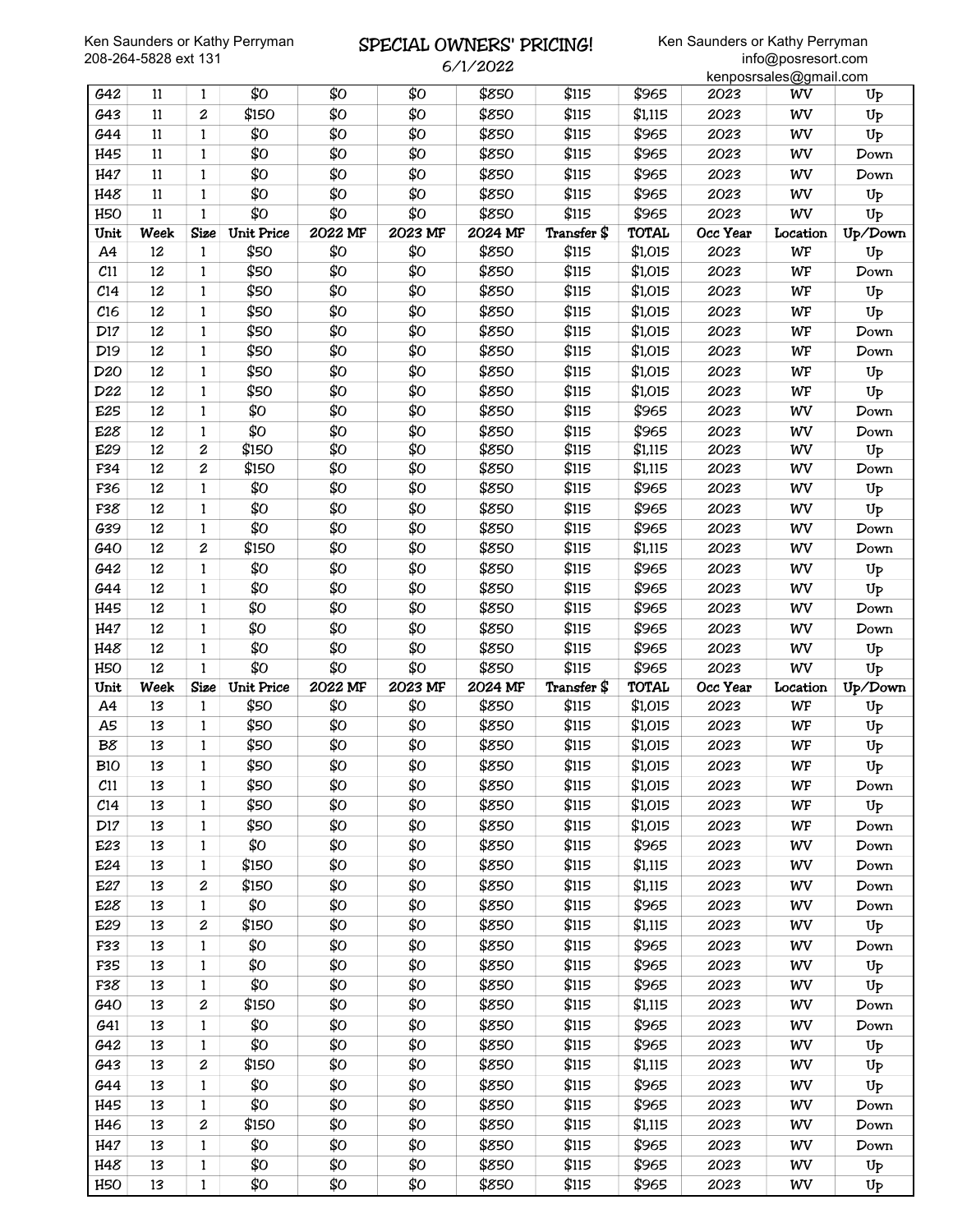# SPECIAL OWNERS' PRICING!

|                 | 208-204-5828 ext 131 |                     |                            |                |                | 6/1/2022         |                |                         |                  | info@posresort.com<br>kenposrsales@gmail.com |                    |
|-----------------|----------------------|---------------------|----------------------------|----------------|----------------|------------------|----------------|-------------------------|------------------|----------------------------------------------|--------------------|
| Unit            | <b>Week</b>          | <b>Size</b>         | <b>Unit Price</b>          | 2022 MF        | 2023 MF        | 2024 MF          | Transfer \$    | <b>TOTAL</b>            | Occ Year         | Location                                     | Up/Down            |
| A4              | 14                   | 1                   | \$50                       | \$0            | \$0            | \$850            | \$115          | \$1,015                 | 2023             | WF                                           | $U_{P}$            |
| B8              | 14                   | $\mathbf{1}$        | \$50                       | \$0            | \$0            | \$850            | \$115          | \$1,015                 | 2023             | WF                                           | Up                 |
| <b>B10</b>      | 14                   | $\mathbf{1}$        | \$50                       | \$0            | \$0            | \$850            | \$115          | \$1,015                 | 2023             | WF                                           | $U_{P}$            |
| CII             | 14                   | $\mathbf{I}$        | \$50                       | \$0            | \$0            | \$0              | \$115          | \$1,015                 | 2024             | WF                                           | Down               |
| C14             | 14                   | $\mathbf{I}$        | \$50                       | \$0            | \$0            | \$0              | <b>\$115</b>   | \$1,015                 | 2024             | WF                                           | Up                 |
| C16             | 14                   | 1                   | \$50                       | \$0            | \$0            | \$850            | \$115          | \$1,015                 | 2023             | WF                                           | U <sub>P</sub>     |
| D17             | 14                   | $\mathbf{1}$        | \$50                       | \$0            | \$0            | \$850            | \$115          | \$1,015                 | 2023             | WF                                           | Down               |
| D21             | 14                   | 2                   | \$200                      | \$0            | \$0            | \$850            | \$115          | \$1,165                 | 2023             | WF                                           | $U_{P}$            |
| E23             | 14                   | $\mathbf{1}$        | \$0                        | \$0            | \$0            | \$850            | \$115          | \$965                   | 2023             | WV                                           | Down               |
| E26             | 14                   | $\mathbf{1}$        | \$0                        | \$0            | \$0            | \$850            | \$115          | \$965                   | 2023             | WV                                           | Down               |
| F33             | 14                   | $\mathbf{1}$        | \$0                        | \$0            | \$0            | \$850            | \$115          | \$965                   | 2023             | WV                                           | Down               |
| F35             | 14                   | 1                   | \$0                        | \$0            | \$Ο            | \$850            | \$115          | \$965                   | 2023             | WV                                           | Down               |
| F36             | 14                   | $\mathbf{1}$        | \$Ο                        | \$Ο            | \$0            | \$850            | \$115          | \$965                   | 2023             | WV                                           | $U_{P}$            |
| F37             | 14                   | $\overline{c}$      | \$150                      | \$0            | \$0            | \$850            | \$115          | \$1,115                 | 2023             | WV                                           | Up                 |
| F38             | 14                   | $\mathbf{1}$        | \$0                        | \$0            | \$0            | \$850            | \$115          | \$965                   | 2023             | WV                                           | U <sub>P</sub>     |
| H45             | 14                   | $\mathbf{1}$        | \$0                        | \$0            | \$0            | \$850            | \$115          | \$965                   | 2023             | WV                                           | Down               |
| H47             | 14                   | 1                   | \$0                        | \$0            | \$0            | \$850            | \$115          | \$965                   | 2023             | WV                                           | Down               |
| H48             | 14                   | $\mathbf{1}$        | \$0                        | \$0            | \$0            | \$850            | \$115          | \$965                   | 2023             | WV                                           | Up                 |
| H <sub>50</sub> | 14                   | $\mathbf{1}$        | \$Ο                        | \$Ο            | \$0            | \$850            | \$115          | \$965                   | 2023             | WV                                           | $U_{P}$            |
| Unit            | Week                 | <b>Size</b>         | <b>Unit Price</b>          | 2022 MF        | 2023 MF        | 2024 MF          | Transfer \$    | <b>TOTAL</b>            | Occ Year         | Location                                     | Up/Down            |
| A4              | 15                   | 1                   | \$50                       | \$Ο            | \$Ο            | \$850            | \$115          | \$1,015                 | 2023             | WF                                           | Up                 |
| A5              | 15                   | $\mathbf{1}$        | \$50                       | \$Ο            | \$0            | \$850            | \$115          | \$1,015                 | 2023             | WF                                           | $U_{P}$            |
| B10             | 15                   | $\mathbf{1}$        | \$50                       | \$0            | \$0            | \$850            | \$115          | \$1,015                 | 2023             | WF                                           | $U_{P}$            |
| C14             | 15                   | $\mathbf{I}$        | \$50                       | \$0            | \$0            | \$0              | <b>\$115</b>   | \$1,015                 | 2024             | WF                                           | $U_P$              |
| D22             | 15                   | 1                   | \$50                       | \$0            | \$0            | \$850            | \$115          | \$1,015                 | 2023             | WF                                           | Up                 |
| E24             | 15                   | $\boldsymbol{2}$    | \$150                      | \$0            | \$0            | \$850            | \$115          | \$1,115                 | 2023             | WV                                           | Down               |
| E26             | 15                   | $\mathbf{1}$        | \$Ο                        | \$Ο            | \$0            | \$850            | \$115          | \$965                   | 2023             | WV                                           | Down               |
| E28             | 15                   | 1                   | \$Ο                        | \$Ο            | \$Ο            | \$850            | \$115          | \$965                   | 2023             | WV                                           | Down               |
| E29             | 15                   | 2                   | \$150                      | \$Ο            | \$Ο            | \$850            | \$115          | \$1,115                 | 2023             | WV                                           | Up                 |
| F35             | 15                   | $\mathbf{1}$        | \$0                        | \$0            | \$0            | \$850            | \$115          | \$965                   | 2023             | WV                                           | Down               |
| F38             | 15                   | 1                   | \$0                        | \$0            | \$0            | \$850            | \$115          | \$965                   | 2023             | WV                                           | U <sub>P</sub>     |
| G39             | 15                   | $\mathbf{1}$        | \$Ο                        | \$Ο            | \$0            | \$850            | \$115          | \$965                   | 2023             | WV                                           | Down               |
| G41             | 15                   | 1                   | \$Ο                        | \$Ο            | \$Ο            | \$850            | \$115          | \$965                   | 2023             | WV                                           |                    |
|                 |                      |                     |                            |                |                |                  |                |                         |                  |                                              | Down               |
| G42             | 15                   | 1                   | \$0                        | \$Ο            | \$Ο            | \$850            | \$115          | \$965                   | 2023             | WV                                           | $U_{P}$            |
| G43             | 15                   | $\boldsymbol{2}$    | \$150                      | \$Ο            | \$Ο            | \$850            | \$115          | \$1,115                 | 2023             | WV                                           | Up                 |
| G44             | 15                   | $\mathbf 1$         | \$Ο                        | \$Ο            | \$Ο            | \$850            | \$115          | \$965                   | 2023             | WV                                           | $U_{P}$            |
| H47             | 15                   | $\mathbf{1}$        | \$0                        | \$Ο            | \$Ο            | \$850            | \$115          | \$965                   | 2023             | WV                                           | Down               |
| H <sub>50</sub> | 15                   | $\mathbf{1}$        | \$Ο                        | \$Ο            | \$Ο            | \$850            | \$115          | \$965                   | 2023             | WV                                           | $U_{P}$            |
| Unit            | Week                 | <b>Size</b>         | <b>Unit Price</b>          | 2022 MF        | 2023 MF        | <b>2024 MF</b>   | Transfer \$    | <b>TOTAL</b>            | Occ Year         | Location                                     | Up/Down            |
| A <sub>5</sub>  | 16                   | $\mathbf{1}$        | \$50                       | \$0            | \$0            | \$850            | \$115          | \$1,015                 | 2023             | WF                                           | $U_{P}$            |
| D17             | 16                   | 1                   | \$50                       | \$0            | \$Ο            | \$850            | \$115          | \$1,015                 | 2023             | WF                                           | Down               |
| E26             | 16                   | 1                   | \$Ο                        | \$Ο            | \$Ο            | \$850            | \$115          | \$965                   | 2023             | WV                                           | Down               |
| E27             | 16                   | 2                   | \$150                      | \$0            | \$0            | \$850            | \$115          | \$1,115                 | 2023             | WV                                           | Down               |
| E28             | 16                   | 1                   | \$Ο                        | \$Ο            | \$Ο            | \$850            | \$115          | \$965                   | 2023             | WV                                           | Down               |
| F33             | 16                   | 1                   | \$Ο                        | \$Ο            | \$0            | \$850            | \$115          | \$965                   | 2023             | WV                                           | Down               |
| F34             | 16                   | 2                   | \$150                      | \$Ο            | \$Ο            | \$850            | \$115          | \$1,115                 | 2023             | WV                                           | Down               |
| G42             | 16                   | $\mathbf{1}$        | \$Ο                        | \$Ο            | \$0            | \$850            | \$115          | \$965                   | 2023             | WV                                           | U <sub>P</sub>     |
| G43             | 16                   | 2                   | \$150                      | \$0            | \$0            | \$850            | \$115          | \$1,115                 | 2023             | WV                                           | U <sub>P</sub>     |
| G44             | 16                   | 1                   | \$Ο                        | \$Ο            | \$0            | \$850            | \$115          | \$965                   | 2023             | WV                                           | U <sub>P</sub>     |
| H45             | 16                   | 1                   | \$Ο                        | \$Ο            | \$Ο            | \$850            | \$115          | \$965                   | 2023             | WV                                           | Down               |
|                 |                      |                     |                            |                |                |                  |                |                         |                  |                                              |                    |
| H48             | 16<br>16             | 1<br>$\overline{2}$ | \$0                        | \$Ο            | \$Ο            | \$850            | \$115<br>\$115 | \$965                   | 2023             | WV                                           | $U_{P}$            |
| H49<br>Unit     | Week                 |                     | \$150<br><b>Unit Price</b> | \$0<br>2022 MF | \$0<br>2023 MF | \$850<br>2024 MF | Transfer \$    | \$1,115<br><b>TOTAL</b> | 2023<br>Occ Year | WV                                           | $U_{P}$            |
| A4              | $17\,$               | Size                | \$50                       | \$Ο            | \$0            | \$850            | \$115          | \$1,015                 | 2023             | Location<br>WF                               | Up/Down<br>$U_{P}$ |
| B8              |                      | 1                   | \$50                       | \$Ο            | \$Ο            | \$850            | \$115          |                         | 2023             |                                              |                    |
|                 | $17\,$               | 1                   |                            |                |                |                  |                | \$1,015                 |                  | WF                                           | U <sub>P</sub>     |
| <b>B10</b>      | 17                   | 1                   | \$50                       | \$Ο            | \$0            | \$850            | \$115          | \$1,015                 | 2023             | WF                                           | Up                 |
| C <sub>14</sub> | 17                   | 1                   | \$50                       | \$0            | \$0            | \$850            | \$115          | \$1,015                 | 2023             | WF                                           | Up                 |
| C16             | $17\,$               | 1                   | \$50                       | \$0            | \$0            | \$850            | \$115          | \$1,015                 | 2023             | WF                                           | U <sub>P</sub>     |
| D <sub>19</sub> | 17                   | 1                   | \$50                       | \$0            | \$0            | \$850            | \$115          | \$1,015                 | 2023             | WF                                           | Down               |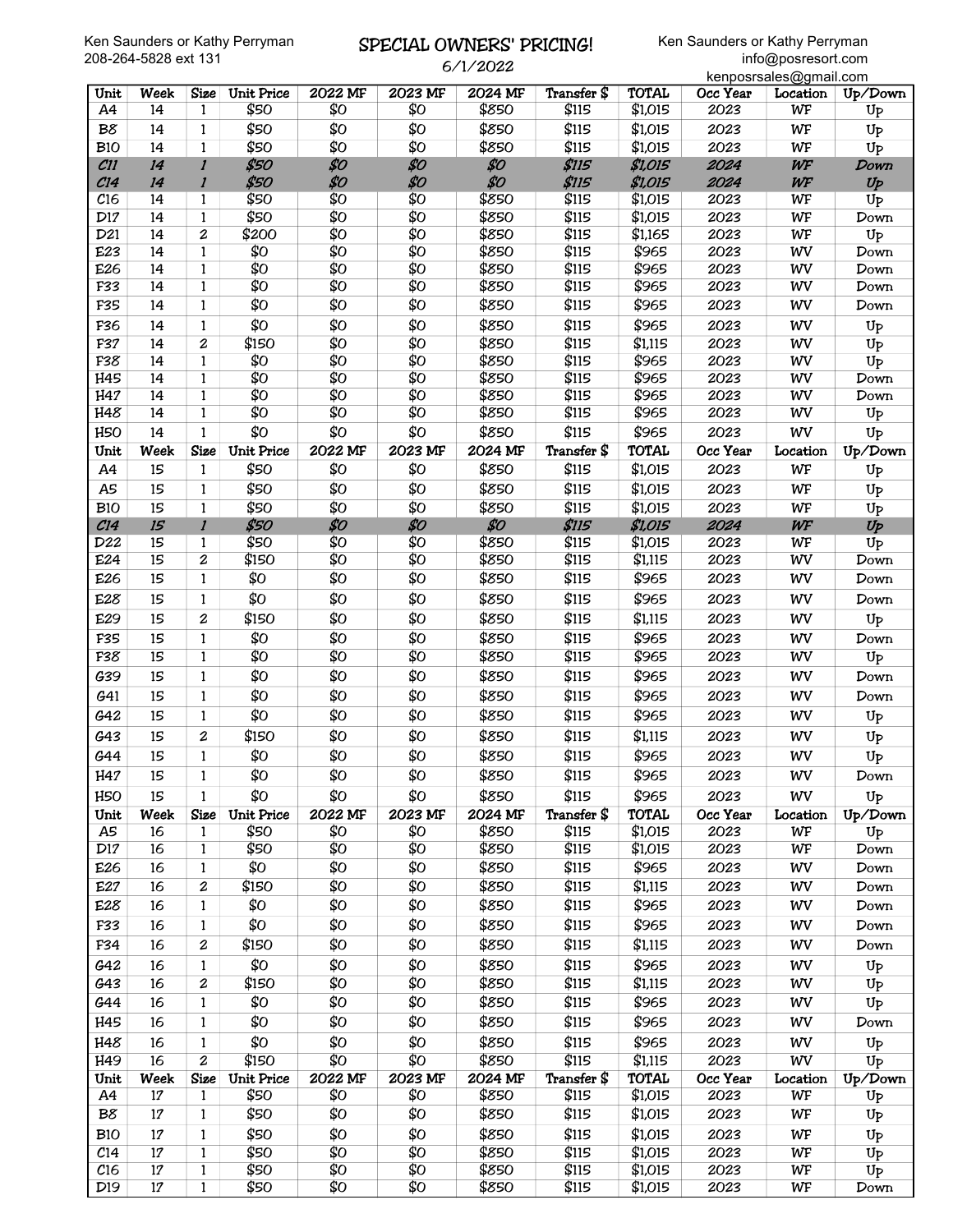#### SPECIAL OWNERS' PRICING! 6/1/2022

|                 |          |                   |                   |                |            | <b>D/I/2022</b> |                |                |              | kenposrsales@gmail.com |                |
|-----------------|----------|-------------------|-------------------|----------------|------------|-----------------|----------------|----------------|--------------|------------------------|----------------|
| D22             | 17       | 1                 | \$50              | \$0            | \$0        | \$850           | \$115          | \$1,015        | 2023         | $\overline{\text{WF}}$ | U <sub>P</sub> |
| E25             | 17       | $\mathbf{1}$      | \$0               | \$Ο            | \$Ο        | \$850           | \$115          | \$965          | 2023         | WV                     | Down           |
| E26             | 17       | $\mathbf{1}$      | \$Ο               | \$Ο            | \$Ο        | \$850           | \$115          | \$965          | 2023         | WV                     | Down           |
| E27             | 17       | 2                 | \$150             | \$0            | \$0        | \$850           | \$115          | \$1,115        | 2023         | WV                     | Down           |
| E28             | 17       | $\mathbf{1}$      | \$Ο               | \$Ο            | \$Ο        | \$850           | \$115          | \$965          | 2023         | WV                     | Down           |
| F33             | $17\,$   | $\mathbf{1}$      | \$0               | \$Ο            | \$Ο        | \$850           | \$115          | \$965          | 2023         | WV                     | Down           |
| F35             | $17\,$   | $\mathbf{1}$      | \$0               | \$0            | \$0        | \$850           | \$115          | \$965          | 2023         | WV                     | Down           |
| F37             | $17\,$   | 2                 | \$150             | \$Ο            | \$Ο        | \$850           | \$115          | \$1,115        | 2023         | WV                     | Up             |
| G39             | 17       | 1                 | \$Ο               | \$Ο            | \$Ο        | \$850           | \$115          | \$965          | 2023         | WV                     | Down           |
| G41             | $17\,$   | 1                 | \$Ο               | \$Ο            | \$Ο        | \$850           | \$115          | \$965          | 2023         | WV                     | Down           |
| G42             | 17       | $\mathbf{1}$      | \$Ο               | \$Ο            | \$Ο        | \$850           | \$115          | \$965          | 2023         | WV                     | Up             |
| G44             | 17       | $\mathbf{1}$      | \$0               | \$Ο            | \$Ο        | \$850           | \$115          | \$965          | 2023         | WV                     | Up             |
| H46             | 17       | 2                 | \$150             | \$Ο            | \$Ο        | \$850           | \$115          | \$1,115        | 2023         | WV                     | Down           |
| H <sub>50</sub> | 17       | $\mathbf{1}$      | \$0               | \$Ο            | \$Ο        | \$850           | \$115          | \$965          | 2023         | WV                     | $U_{P}$        |
| Unit            | Week     | <b>Size</b>       | <b>Unit Price</b> | 2022 MF        | 2023 MF    | 2024 MF         | Transfer \$    | <b>TOTAL</b>   | Occ Year     | Location               | Up/Down        |
| <b>B10</b>      | $18\,$   | $\mathbf{1}$      | \$50              | \$0            | \$0        | \$850           | \$115          | \$1,015        | 2023         | WF                     | Up             |
| C13             | $18\,$   | 1                 | \$50              | \$0            | \$0        | \$850           | \$115          | \$1,015        | 2023         | WF                     | Down           |
| C16             | $18\,$   | $\mathbf{1}$      | \$50              | \$Ο            | \$Ο        | \$850           | \$115          | \$1,015        | 2023         | WF                     | Up             |
| D <sub>19</sub> | $18\,$   | 1                 | \$50              | \$0            | \$0        | \$850           | \$115          | \$1,015        | 2023         | WF                     | Down           |
| E26             | $18\,$   | 1                 | \$Ο               | \$Ο            | \$Ο        | \$850           | \$115          | \$965          | 2023         | WV                     | Down           |
| E25             | $18\,$   | 1                 | \$0               | \$Ο            | \$Ο        | \$850           | \$115          | \$965          | 2023         | WV                     | Down           |
| E28             | $18\,$   | $\mathbf{1}$      | \$0               | \$Ο            | \$Ο        | \$850           | \$115          | \$965          | 2023         | WV                     | Down           |
| F33             | $18\,$   | 1                 | \$0               | \$0            | \$0        | \$850           | \$115          | \$965          | 2023         | WV                     | Down           |
| F36             | $18\,$   | $\mathbf{1}$      | \$0               | \$Ο            | \$Ο        | \$850           | \$115          | \$965          | 2023         | WV                     | $U_{P}$        |
| F38             | $18\,$   | $\mathbf{1}$      | \$Ο               | \$Ο            | \$Ο        | \$850           | \$115          | \$965          | 2023         | WV                     | Up             |
| G39             | $18\,$   | $\mathbf{1}$      | \$0               | \$0            | \$0        | \$850           | \$115          | \$965          | 2023         | WV                     | Down           |
| G42             | $18\,$   | 1                 | \$0               | \$0            | \$0        | \$850           | \$115          | \$965          | 2023         | WV                     | Up             |
| G44             | $18\,$   | $\mathbf{1}$      | \$0               | \$Ο            | \$Ο        | \$850           | \$115          | \$965          | 2023         | WV                     | Up             |
| H45             | $18\,$   | 1                 | \$0               | \$Ο            | \$0        | \$850           | \$115          | \$965          | 2023         | WV                     | Down           |
| H48             | 18       | 1                 | \$0               | \$Ο            | \$Ο        | \$850           | \$115          | \$965          | 2023         | WV                     | $U_{P}$        |
| H49             | 18       | $\boldsymbol{2}$  | \$150             | \$Ο            | \$Ο        | \$850           | \$115          | \$1,115        | 2023         | WV                     | Up             |
| H <sub>50</sub> | 18       | 1                 | \$0               | \$Ο            | \$Ο        | \$850           | \$115          | \$965          | 2023         | WV                     | Up             |
| Unit            | Week     | <b>Size</b>       | Unit Price        | <b>2022 MF</b> | 2023 MF    | 2024 MF         | Transfer \$    | <b>TOTAL</b>   | Occ Year     | Location               | Up/Down        |
| A <sub>5</sub>  | 19       | 1                 | \$50              | \$О            | \$Ο        | \$850           | \$115          | \$1,015        | 2023         | WF                     | $U_{\text{P}}$ |
| B8              | 19       | 1                 | \$50              | \$Ο            | \$Ο        | \$850           | \$115          | \$1,015        | 2023         | WF                     | Up             |
| <b>B10</b>      | 19       | $\mathbf{1}$      | \$50              | \$0            | \$0        | \$850           | \$115          | \$1,015        | 2023         | WF                     | Up             |
| C <sub>14</sub> | 19       | 1                 | \$50              | \$Ο            | \$Ο        | \$850           | \$115          | \$1,015        | 2023         | WF                     | $U_{\text{P}}$ |
| D <sub>20</sub> | 19       | 1                 | \$50              | \$О            | \$Ο        | \$850           | \$115          | \$1,015        | 2023         | WF                     | $U_{P}$        |
| E25             | 19       | 1                 | \$Ο               | \$Ο            | \$Ο        | \$850           | \$115          | \$965          | 2023         | WV                     | Down           |
| F33             | 19       | 1                 | \$Ο               | \$Ο            | \$Ο        | \$850           | \$115          | \$965          | 2023         | WV                     | Down           |
| F36             | 19       | $\mathbf{1}$      | \$0               | \$0            | \$0        | \$850           | \$115          | \$965          | 2023         | WV                     | U <sub>P</sub> |
| F38             | 19       | 1                 | \$Ο               | \$Ο            | \$0        | \$850           | \$115          | \$965          | 2023         | WV                     | $U_{P}$        |
| G39             | 19       | $\mathbf{1}$      | \$Ο               | \$Ο            | \$Ο        | \$850           | \$115          | \$965          | 2023         | WV                     | Down           |
| G42             | 19       | $\mathbf{1}$      | \$0               | \$0            | \$0        | \$850           | \$115          | \$965          | 2023         | WV                     | $U_{P}$        |
| H48             | 19       | 1                 | \$0               | \$0            | \$0        | \$850           | \$115          | \$965          | 2023         | WV                     | $U_{P}$        |
| H49             | 19       | $\boldsymbol{2}$  | \$150             | \$Ο            | \$Ο        | \$850           | \$115          | \$1,115        | 2023         | WV                     | Up             |
| Unit            | Week     | <b>Size</b>       | <b>Unit Price</b> | 2022 MF        | 2023 MF    | 2024 MF         | Transfer \$    | <b>TOTAL</b>   | Occ Year     | Location               | Up/Down        |
| A4              | 20       | $\mathbf{1}$      | \$50              | \$0            | \$0<br>\$0 | \$850           | \$115          | \$1,015        | 2023         | WF                     | $U_{P}$        |
| <b>D22</b>      | 20       | $\boldsymbol{l}$  | \$50<br>\$Ο       | \$0<br>\$0     | \$0        | \$0             | \$115          | \$1,015        | 2024         | WF                     | $U_P$          |
| E23<br>E25      | 20<br>20 | 1<br>$\mathbf{1}$ | \$Ο               | \$Ο            | \$Ο        | \$850<br>\$850  | \$115<br>\$115 | \$965<br>\$965 | 2023<br>2023 | WV<br>WV               | Down<br>Down   |
| E26             | 20       | $\mathbf{1}$      | \$Ο               | \$Ο            | \$Ο        | \$850           | \$115          | \$965          | 2023         | WV                     | Down           |
| F38             | 20       | 1                 | \$Ο               | \$0            | \$0        | \$850           | \$115          | \$965          | 2023         | WV                     | Up             |
| G39             | 20       | 1                 | \$0               | \$0            | \$0        | \$850           | \$115          | \$965          | 2023         | WV                     | Down           |
| G42             | 20       | 1                 | \$0               | \$0            | \$0        | \$850           | \$115          | \$965          | 2023         | WV                     | $U_{P}$        |
| G44             | 20       | $\mathbf{1}$      | \$0               | \$Ο            | \$Ο        | \$850           | \$115          | \$965          | 2023         | WV                     | U <sub>P</sub> |
| H48             | 20       | 1                 | \$0               | \$0            | \$0        | \$850           | \$115          | \$965          | 2023         | WV                     | Up             |
| H <sub>50</sub> | 20       | $\mathbf{1}$      | \$0               | \$Ο            | \$0        | \$850           | \$115          | \$965          | 2023         | WV                     | Up             |
|                 | Week     | Size              | <b>Unit Price</b> | 2022 MF        | 2023 MF    | 2024 MF         | Transfer \$    | <b>TOTAL</b>   | Occ Year     | Location               | Up/Down        |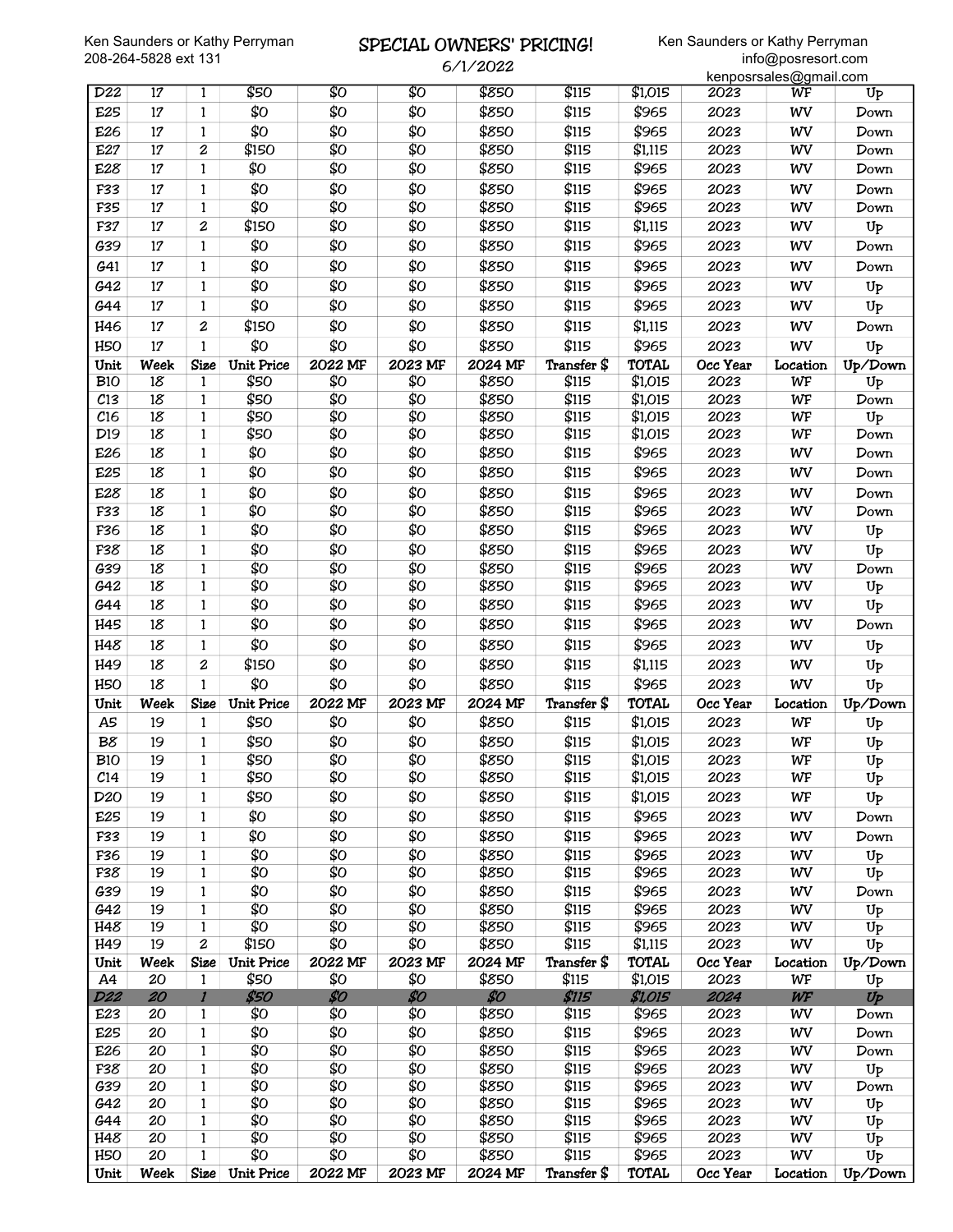#### SPECIAL OWNERS' PRICING! 6/1/2022

|                 |                 |                              |                   |             |                | O/ 1/ 2022                                 |                |                |              | kenposrsales@gmail.com |                    |
|-----------------|-----------------|------------------------------|-------------------|-------------|----------------|--------------------------------------------|----------------|----------------|--------------|------------------------|--------------------|
| A4              | 21              | 1                            | \$50              | \$0         | \$0            | \$850                                      | \$115          | \$1,015        | 2023         | WF                     | U <sub>P</sub>     |
| A5              | $\overline{21}$ | $\mathbf{1}$                 | \$50              | \$0         | \$0            | \$850                                      | \$115          | \$1,015        | 2023         | WF                     | Up                 |
| <b>B10</b>      | 21              | $\mathbf{1}$                 | \$50              | \$0         | \$0            | \$850                                      | \$115          | \$1,015        | 2023         | WF                     | U <sub>P</sub>     |
| E23             | 21              | 1                            | \$Ο               | \$Ο         | \$Ο            | \$850                                      | \$115          | \$965          | 2023         | WV                     | Down               |
| E25             | 21              | $\mathbf{1}$                 | \$0               | \$0         | \$0            | \$850                                      | \$115          | \$965          | 2023         | WV                     | Down               |
| E28             | 21              | 1                            | \$0               | \$0         | \$0            | \$850                                      | \$115          | \$965          | 2023         | WV                     | Down               |
| G42             | $\overline{21}$ | 1                            | \$0               | \$0         | \$0            | \$850                                      | \$115          | \$965          | 2023         | WV                     | Up                 |
| H45             | 21              | 1                            | \$Ο               | \$Ο         | \$Ο            | \$850                                      | \$115          | \$965          | 2023         | WV                     | Down               |
| Unit            | Week            | Size                         | <b>Unit Price</b> | 2022 MF     | 2023 MF        | 2024 MF                                    | Transfer \$    | <b>TOTAL</b>   | Occ Year     | Location               | Up/Down            |
| A5              | 22              | $\mathbf{1}$                 | 50                | $\mathbf 0$ | $\mathbf 0$    | 850                                        | 115            | \$1,015        | 2023         | WF                     | Up                 |
| G41             | $\overline{22}$ | $\mathbf{1}$                 | \$0               | \$0         | \$0            | \$850                                      | \$115          | \$965          | 2023         | WV                     | Down               |
| Unit            | Week            | Size                         | <b>Unit Price</b> | 2022 MF     | 2023 MF        | 2024 MF                                    | Transfer \$    | <b>TOTAL</b>   | Occ Year     | Location               | Up/Down            |
| E26             | 23              | 1                            | \$Ο               | \$Ο         | \$0            | \$850                                      | \$115          | \$965          | 2023         | WV                     | Down               |
| Unit            | Week            | <b>Size</b>                  | <b>Unit Price</b> | 2022 MF     | 2023 MF        | 2024 MF                                    | Transfer \$    | <b>TOTAL</b>   | Occ Year     | Location               | Up/Down            |
| C16             | 36              | $\mathbf{I}$                 | \$50              | \$0         | \$0            | \$850                                      | <b>\$115</b>   | \$1,015        | 2023         | WF                     | Up                 |
| Unit            | Week            | <b>Size</b>                  | <b>Unit Price</b> | 2022 MF     | 2023 MF        | 2024 MF                                    | Transfer \$    | <b>TOTAL</b>   | Occ Year     | Location               | Up/Down            |
| H48             | 37              | $\mathbf{I}$                 | \$0               | \$0         | \$0            | \$850                                      | <b>\$115</b>   | \$965          | 2023         | WV                     | Up                 |
| Unit            | Week            | <b>Size</b>                  | <b>Unit Price</b> | 2022 MF     | 2023 MF        | 2024 MF                                    | Transfer \$    | <b>TOTAL</b>   | Occ Year     | Location               | Up/Down            |
| A5              | 38              | $\mathbf{I}$                 | \$50              | \$0         | \$0            | \$850                                      | <b>\$115</b>   | \$1,015        | 2023         | WF                     | Up                 |
| <b>G44</b>      | 38              | $\mathbf{I}$                 | \$0               | \$0         | \$0            | \$850                                      | <b>\$115</b>   | \$965          | 2023         | WV                     | Up                 |
| H45             | 38              | 1                            | \$0               | \$0         | \$850          | <b>Billed Later</b>                        | \$115          | \$965          | 2022         | WV                     | Down               |
| Unit            | Week            | <b>Size</b>                  | <b>Unit Price</b> | 2022 MF     | 2023 MF        | 2024 MF                                    | Transfer \$    | <b>TOTAL</b>   | Occ Year     | Location               | Up/Down            |
| A5              | 39              | $\mathbf{1}$                 | \$50              | \$Ο         | \$850          | <b>Billed Later</b>                        | \$115          | \$1,015        | 2022         | WF                     | Up                 |
| E23             | 39              | $\boldsymbol{l}$             | \$0               | \$0         | \$0            | \$850                                      | \$115          | \$965          | 2023         | WV                     | Down               |
| E26             | 39              | 1                            | \$Ο               | \$Ο         | \$850          | <b>Billed Later</b>                        | \$115          | \$965          | 2022         | WV                     | Down               |
| F33             | 39              | $\mathbf{1}$                 | \$0               | \$0         | \$850          | <b>Billed Later</b>                        | \$115          | \$965          | 2022         | WV                     | Down               |
| F38             | 39              | $\mathbf{1}$                 | \$Ο               | \$Ο         | \$850          | <b>Billed Later</b>                        | \$115          | \$965          | 2022         | WV                     | $U_{P}$            |
| <b>G41</b>      | 39              | $\mathbf{I}$                 | \$0               | \$0         | \$0            | \$0                                        | <b>\$115</b>   | \$965          | 2024         | WV                     | Down               |
| G42             | 39              | 1                            | \$О               | \$Ο         | \$850          | <b>Billed Later</b>                        | \$115          | \$965          | 2022         | WV                     | $U_{P}$            |
| G44             | 39              | $\mathbf{1}$                 | \$Ο               | \$Ο         | \$850          | <b>Billed Later</b>                        | \$115          | \$965          | 2022         | WV                     | Up                 |
| Unit            | Week            | <b>Size</b>                  | <b>Unit Price</b> | 2022 MF     | 2023 MF        | 2024 MF                                    | Transfer \$    | <b>TOTAL</b>   | Occ Year     | Location               | Up/Down            |
| A4              | 40              | $\mathbf{1}$                 | \$50              | \$0         | \$850          | <b>Billed Later</b>                        | \$115          | \$1,015        | 2022         | WF                     | $U_{P}$            |
| B8              | 40              | $\mathbf{1}$                 | \$50              | \$Ο         | \$850          | <b>Billed Later</b>                        | \$115          | \$1,015        | 2022         | WF                     | $U_{P}$            |
| <b>B10</b>      | 40              | 1                            | \$50              | \$Ο         | \$850          | <b>Billed Later</b>                        | \$115          | \$1,015        | 2022         | WF                     |                    |
|                 |                 |                              |                   |             |                |                                            |                |                |              |                        | $U_{P}$            |
| D <sub>19</sub> | 40              | $\mathbf{1}$                 | \$50              | \$Ο         | \$850          | <b>Billed Later</b>                        | \$115          | \$1,015        | 2022         | WF                     | Up                 |
| E23             | 40              | $\mathbf{I}$                 | \$0               | \$0         | \$0            | \$850                                      | \$115          | \$965          | 2023         | WV                     | Down               |
| E28             | 40              | 1                            | \$0               | \$0         | \$850          | <b>Billed Later</b>                        | \$115          | \$965          | 2022         | WV                     | Down               |
| F35             | 40              | $\mathbf{1}$                 | \$0<br>\$0        | \$0<br>\$0  | \$850          | <b>Billed Later</b>                        | \$115          | \$965          | 2022         | WV                     | Down               |
| F36<br>F38      | 40<br>40        | $\mathbf{1}$<br>$\mathbf{1}$ | \$0               | \$0         | \$850<br>\$850 | <b>Billed Later</b>                        | \$115<br>\$115 | \$965<br>\$965 | 2022<br>2022 | WV<br>WV               | $U_{P}$<br>$U_{P}$ |
| G39             | 40              | $\mathbf{1}$                 | \$0               | \$0         | \$850          | <b>Billed Later</b><br><b>Billed Later</b> | \$115          | \$965          | 2022         | WV                     | Down               |
| <b>G41</b>      | 40              | $\boldsymbol{l}$             | \$0               | \$0         | \$0            | \$0                                        | <b>\$115</b>   | \$965          | 2024         | WV                     | Up                 |
| G44             | 40              | 1                            | \$0               | \$Ο         | \$850          | <b>Billed Later</b>                        | \$115          | \$965          | 2022         | WV                     | $U_{P}$            |
| <b>H48</b>      | 40              | $\boldsymbol{l}$             | \$0               | \$0         | \$0            | \$850                                      | \$115          | \$965          | 2023         | WV                     | $U_P$              |
| H5O             | 40              | 1                            | \$Ο               | \$Ο         | \$850          | <b>Billed Later</b>                        | \$115          | \$965          | 2022         | WV                     | U <sub>P</sub>     |
| Unit            | Week            | <b>Size</b>                  | <b>Unit Price</b> | 2022 MF     | 2023 MF        | 2024 MF                                    | Transfer \$    | <b>TOTAL</b>   | Occ Year     | Location               | Up/Down            |
| A4              | 41              | 1                            | \$50              | \$Ο         | \$850          | <b>Billed Later</b>                        | \$115          | \$1,015        | 2022         | WF                     | $U_{P}$            |
| A5              | 41              | $\boldsymbol{\mathit{l}}$    | \$50              | \$0         | \$0            | \$850                                      | \$115          | \$1,015        | 2023         | WF                     | $U_P$              |
| B8              |                 |                              | \$50              | \$Ο         |                |                                            | \$115          | \$1,015        | 2022         |                        |                    |
|                 | 41              | 1                            |                   |             | \$850          | <b>Billed Later</b>                        |                |                |              | WF                     | Up                 |
| <b>B10</b>      | 41              | $\mathbf{1}$                 | \$50              | \$Ο         | \$850          | <b>Billed Later</b>                        | \$115          | \$1,015        | 2022         | WF                     | Up                 |
| C14             | 41              | $\boldsymbol{l}$             | \$50              | \$0         | \$0            | \$850                                      | \$115          | \$1,015        | 2023         | WF                     | Up                 |
| $c_{16}$        | 41              | $\mathbf{1}$                 | \$50              | \$Ο         | \$850          | <b>Billed Later</b>                        | \$115          | \$1,015        | 2022         | WF                     | $U_{P}$            |
| D17             | 41              | $\boldsymbol{l}$             | \$50              | \$0         | \$0            | \$850                                      | <b>\$115</b>   | \$1,015        | 2023         | WF                     | Down               |
| E23             | 41              | $\boldsymbol{l}$             | \$0               | \$0         | \$0            | \$850                                      | <b>\$115</b>   | \$965          | 2023         | WV                     | Down               |
| E25             | 41              | 1                            | \$Ο               | \$Ο         | \$850          | <b>Billed Later</b>                        | \$115          | \$965          | 2022         | WV                     | Down               |
|                 |                 |                              | \$Ο               | \$Ο         | \$850          | <b>Billed Later</b>                        | \$115          | \$965          | 2022         | WV                     | Down               |
| E28             | 41              | $\mathbf{1}$                 |                   |             |                |                                            |                |                |              |                        |                    |
| <b>E29</b>      | 41              | $\pmb{2}$                    | \$150             | \$0         | \$0            | \$850                                      | \$115          | \$1,115        | 2023         | WV                     | $U_P$              |
| E30             | 41              | $\boldsymbol{2}$             | \$150             | \$Ο         | \$850          | <b>Billed Later</b>                        | \$115          | \$1,115        | 2022         | WV                     | $U_{P}$            |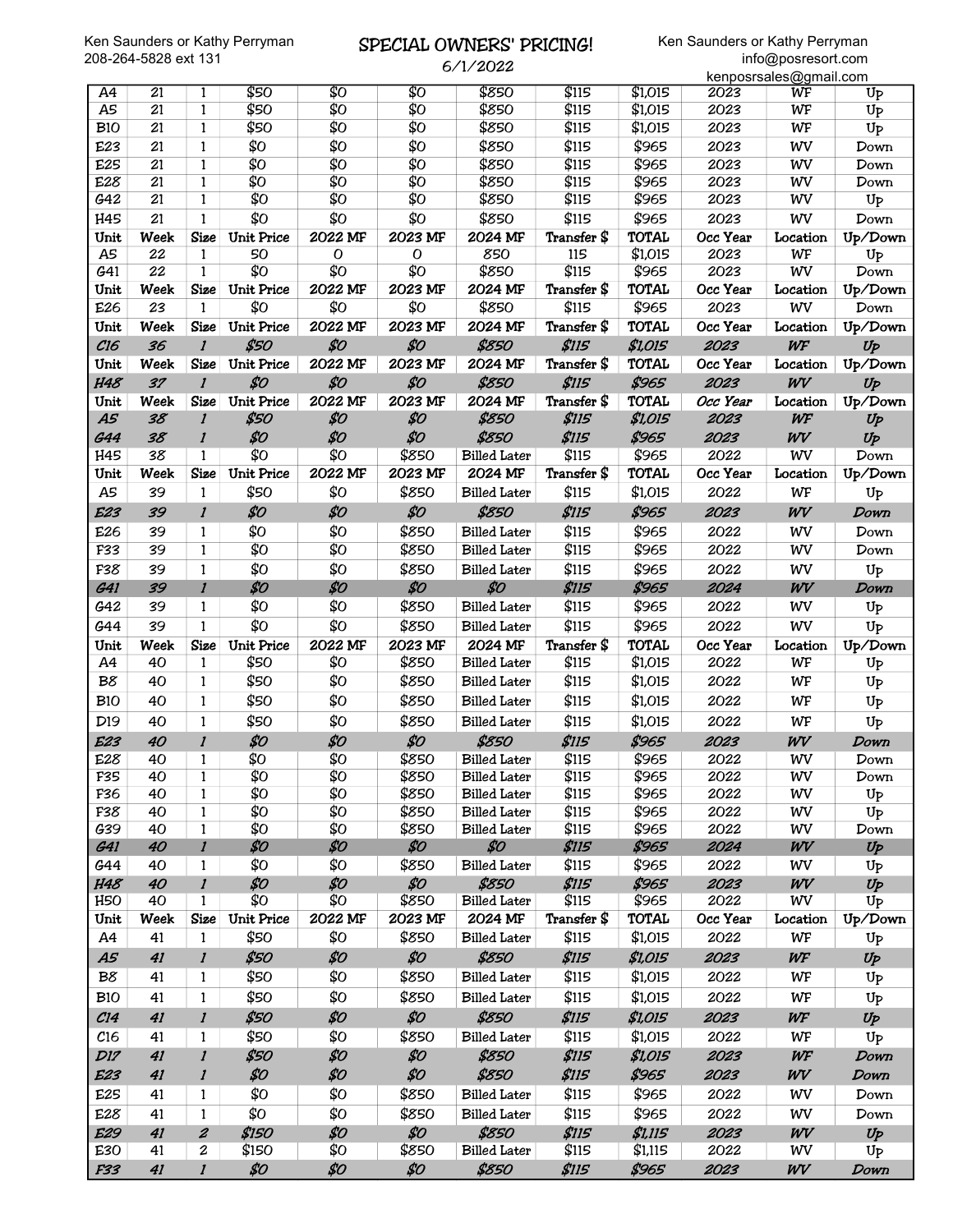# SPECIAL OWNERS' PRICING!

6/1/2022

|                   |          |                              |                            |                |                  | 0/1/2022                       |                      |                         |                  | kenposrsales@gmail.com |                 |
|-------------------|----------|------------------------------|----------------------------|----------------|------------------|--------------------------------|----------------------|-------------------------|------------------|------------------------|-----------------|
| F35               | 41       | 1                            | \$0                        | \$Ο            | \$850            | <b>Billed Later</b>            | \$115                | \$965                   | 2022             | wv                     | Down            |
| F36               | 41       | $\mathbf{I}$                 | \$0                        | \$0            | \$0              | \$850                          | <b>\$115</b>         | \$965                   | 2023             | WV                     | $U_P$           |
| G39               | 41       | $\boldsymbol{l}$             | \$0                        | \$0            | \$0              | \$850                          | <b>\$115</b>         | \$965                   | 2023             | WV                     | Down            |
| G42               | 41       | 1                            | \$Ο                        | \$0            | \$850            | <b>Billed Later</b>            | \$115                | \$965                   | 2022             | WV                     | $U_{P}$         |
| G43               | 41       | $\overline{c}$               | \$150                      | \$0            | \$850            | <b>Billed Later</b>            | \$115                | \$1,115                 | 2022             | WV                     | U <sub>P</sub>  |
| H47<br><b>H48</b> | 41<br>41 | $\mathbf{1}$<br>$\mathbf{I}$ | \$0<br>\$0                 | \$0<br>\$0     | \$850<br>\$0     | <b>Billed Later</b><br>\$850   | \$115<br>\$115       | \$965<br>\$965          | 2022<br>2023     | WV<br>WV               | Down<br>$U_{P}$ |
| Unit              | Week     | <b>Size</b>                  | <b>Unit Price</b>          | 2022 MF        | 2023 MF          | 2024 MF                        | Transfer \$          | <b>TOTAL</b>            | Occ Year         | Location               | Up/Down         |
| A4                | 42       | 1                            | \$50                       | \$0            | \$850            | <b>Billed</b> Later            | \$115                | \$1,015                 | 2022             | WF                     | U <sub>P</sub>  |
| A5                | 42       | $\mathbf{I}$                 | \$50                       | \$0            | \$0              | \$850                          | <b>\$115</b>         | \$1,015                 | 2023             | WF                     | Up              |
| B8                | 42       | 1                            | \$50                       | \$Ο            | \$850            | <b>Billed Later</b>            | \$115                | \$1,015                 | 2022             | WF                     | U <sub>P</sub>  |
| <b>B10</b>        | 42       | $\mathbf{I}$                 | \$50                       | \$0            | \$0              | \$850                          | <b>\$115</b>         | \$1,015                 | 2023             | WF                     | Up              |
| C <sub>11</sub>   | 42       | 1                            | \$50                       | \$Ο            | \$850            | <b>Billed Later</b>            | \$115                | \$1,015                 | 2022             | WF                     | Down            |
| <b>D17</b>        | 42       | $\mathbf{I}$                 | \$50                       | \$0            | \$0              | \$850                          | <b>\$115</b>         | \$1,015                 | 2023             | WF                     | Down            |
| <b>D19</b>        | 42       | 1                            | \$50                       | \$0            | \$0              | \$850                          | <b>\$115</b>         | \$1,015                 | 2023             | WF                     | Down            |
| <b>D20</b>        | 42       | 1                            | \$50                       | \$0            | \$0              | \$850                          | \$115                | \$1,015                 | 2023             | WF                     | Up              |
| <b>E25</b>        | 42       | $\mathbf{I}$                 | \$0                        | \$0            | \$0              | \$850                          | <b>\$115</b>         | \$965                   | 2023             | WV                     | Down            |
| E26               | 42       | 1                            | \$Ο                        | \$Ο            | \$850            | <b>Billed Later</b>            | \$115                | \$965                   | 2022             | WV                     | Down            |
| E27               | 42       | $\overline{c}$               | \$150                      | \$Ο            | \$850            | <b>Billed Later</b>            | \$115                | \$1,115                 | 2022             | WV                     | Down            |
| <b>E32</b>        | 42       | $\boldsymbol{z}$             | \$150                      | \$0            | \$0              | \$850                          | \$115                | \$1,115                 | 2023             | WV                     | $U_P$           |
| F33               | 42       | 1                            | \$Ο                        | \$Ο            | \$850            | <b>Billed Later</b>            | \$115                | \$965                   | 2022             | WV                     | Down            |
| F34               | 42       | $\boldsymbol{z}$             | \$150                      | \$0            | \$0              | \$850                          | <b>\$115</b>         | \$1,115                 | 2023             | WV                     | Down            |
| F36               | 42       | 1                            | \$0                        | \$0            | \$850            | <b>Billed Later</b>            | \$115                | \$965                   | 2022             | WV                     | U <sub>P</sub>  |
| F38               | 42       | $\mathbf{1}$                 | \$Ο                        | \$Ο            | \$850            | <b>Billed Later</b>            | \$115                | \$965                   | 2022             | WV                     | Up              |
| G39               | 42       | $\mathbf{1}$                 | \$0                        | \$0            | \$850            | <b>Billed Later</b>            | \$115                | \$965                   | 2022             | WV                     | Down            |
| G41               | 42       | $\mathbf{1}$                 | \$Ο                        | \$Ο            | \$850            | <b>Billed Later</b>            | \$115                | \$965                   | 2022             | WV                     | Down            |
| G44               | 42       | $\mathbf{1}$                 | \$Ο                        | \$Ο            | \$850            | <b>Billed Later</b>            | \$115                | \$965                   | 2022             | WV                     | U <sub>P</sub>  |
| <b>H45</b>        | 42       | $\mathbf{I}$                 | \$0                        | \$0            | \$0              | \$850                          | \$115                | \$965                   | 2023             | WV                     | Down            |
| H47               | 42       | 1                            | \$Ο                        | \$Ο            | \$850            | <b>Billed Later</b>            | \$115                | \$965                   | 2022             | WV                     | Down            |
|                   |          |                              |                            |                |                  |                                |                      |                         |                  |                        |                 |
| <b>H48</b>        | 42       | $\mathbf{I}$                 | \$0                        | \$0            | \$0              | \$850                          | \$115                | \$965                   | 2023             | WV                     | Up              |
| Unit              | Week     | <b>Size</b>                  | <b>Unit Price</b>          | 2022 MF        | 2023 MF          | 2024 MF                        | Transfer \$          | <b>TOTAL</b>            | Occ Year         | Location               | Up/Down         |
| A4                | 43       | $\mathbf{1}$                 | \$50                       | \$Ο            | \$850            | <b>Billed Later</b>            | \$115                | \$1,015                 | 2022             | WF                     | Up              |
| A5                | 43       | $\boldsymbol{l}$             | \$50                       | \$Ο            | \$0              | \$850                          | <b>\$115</b>         | \$1,015                 | 2023             | WF                     | Up              |
| B8                | 43       | 1                            | \$50                       | \$0            | \$850            | <b>Billed Later</b>            | \$115                | \$1,015                 | 2022             | WF                     | Up              |
| <b>B10</b>        | 43       | 1                            | \$50                       | \$Ο            | \$850            | <b>Billed Later</b>            | \$115                | \$1,015                 | 2022             | WF                     | Up              |
| C11               | 43       | $\mathbf{1}$                 | \$50                       | \$Ο            | \$850            | <b>Billed Later</b>            | \$115                | \$1,015                 | 2022             | WF                     | Down            |
| C <sub>14</sub>   | 43       | 1                            | \$50                       | \$Ο            | \$850            | <b>Billed Later</b>            | \$115                | \$1,015                 | 2022             | WF                     | U <sub>P</sub>  |
| C16               | 43       | $\boldsymbol{l}$             | \$50                       | \$Ο            | \$О              | \$850                          | <b>\$115</b>         | \$1,015                 | 2023             | WF                     | Up              |
| D17               | 43       | $\mathbf{1}$                 | \$50                       | \$0            | \$850            | <b>Billed Later</b>            | \$115                | \$1,015                 | 2022             | WF                     | Down            |
| D <sub>19</sub>   | 43       | $\mathbf{1}$                 | \$50                       | \$Ο            | \$850            | <b>Billed Later</b>            | \$115                | \$1,015                 | 2022             | WF                     | Down            |
| <b>D20</b>        | 43       | $\boldsymbol{l}$             | \$50                       | \$Ο            | \$0              | \$850                          | \$115                | \$1,015                 | 2023             | WF                     | Up              |
| <b>D22</b>        | 43       | $\boldsymbol{\it l}$         | \$50                       | \$0            | \$0              | \$850                          | \$115                | \$1,015                 | 2023             | WF                     | Up              |
| <b>E23</b>        | 43       | $\boldsymbol{l}$             | \$0                        | \$Ο            | \$Ο              | \$850                          | <b>\$115</b>         | \$965                   | 2023             | WV                     | Down            |
| E24               | 43       | 2                            | \$150                      | \$0            | \$850            | <b>Billed Later</b>            | \$115                | \$1,115                 | 2022             | WV                     | Down            |
| <b>E25</b>        | 43       | $\mathbf{I}$                 | \$0                        | \$Ο            | \$0              | \$850                          | \$115                | \$965                   | 2023             | WV                     | Down            |
| E <sub>26</sub>   | 43       | $\boldsymbol{l}$             | \$0                        | \$Ο            | \$Ο              | \$850                          | <b>\$115</b>         | \$965                   | 2023             | WV                     | Down            |
| E28               | 43       | 1                            | \$Ο                        | \$0            | \$850            | <b>Billed Later</b>            | \$115                | \$965                   | 2022             | WV                     | Down            |
| F36               | 43       | $\boldsymbol{l}$             | \$0                        | \$Ο            | \$0              | \$850                          | \$115                | \$965                   | 2023             | WV                     | Up              |
| F38               | 43       | $\mathbf{1}$                 | \$Ο                        | \$Ο            | \$850            | <b>Billed Later</b>            | \$115                | \$965                   | 2022             | WV                     | $U_{P}$         |
| <b>G42</b><br>G44 | 43<br>43 | $\boldsymbol{l}$<br>1        | \$0<br>\$Ο                 | \$Ο<br>\$Ο     | \$0<br>\$850     | \$850<br><b>Billed Later</b>   | \$115<br>\$115       | \$965<br>\$965          | 2023<br>2022     | WV<br>WV               | Up              |
|                   | 43       | $\boldsymbol{2}$             |                            |                |                  |                                |                      |                         |                  |                        | $U_{P}$         |
| H49<br>Unit       | Week     | Size                         | \$150<br><b>Unit Price</b> | \$Ο<br>2022 MF | \$850<br>2023 MF | <b>Billed Later</b><br>2024 MF | \$115<br>Transfer \$ | \$1,115<br><b>TOTAL</b> | 2022<br>Occ Year | WV<br>Location         | Up<br>Up/Down   |
| A4                | 44       | $\mathbf{1}$                 | \$50                       | \$0            | \$850            | <b>Billed Later</b>            | \$115                | \$1,015                 | 2022             | WF                     | Up              |
| A5                | 44       | $\boldsymbol{l}$             | \$50                       | \$0            | \$0              | \$850                          | <b>\$115</b>         | \$1,015                 | 2023             | WF                     | $U_P$           |
| B8                | 44       | 1                            | \$50                       | \$Ο            | \$850            | <b>Billed Later</b>            | \$115                | \$1,015                 | 2022             | WF                     | $U_{P}$         |
| <b>B10</b>        | 44       | $\boldsymbol{l}$             | \$50                       | \$0            | \$0              | \$850                          | \$115                | \$1,015                 | 2023             | WF                     | Up              |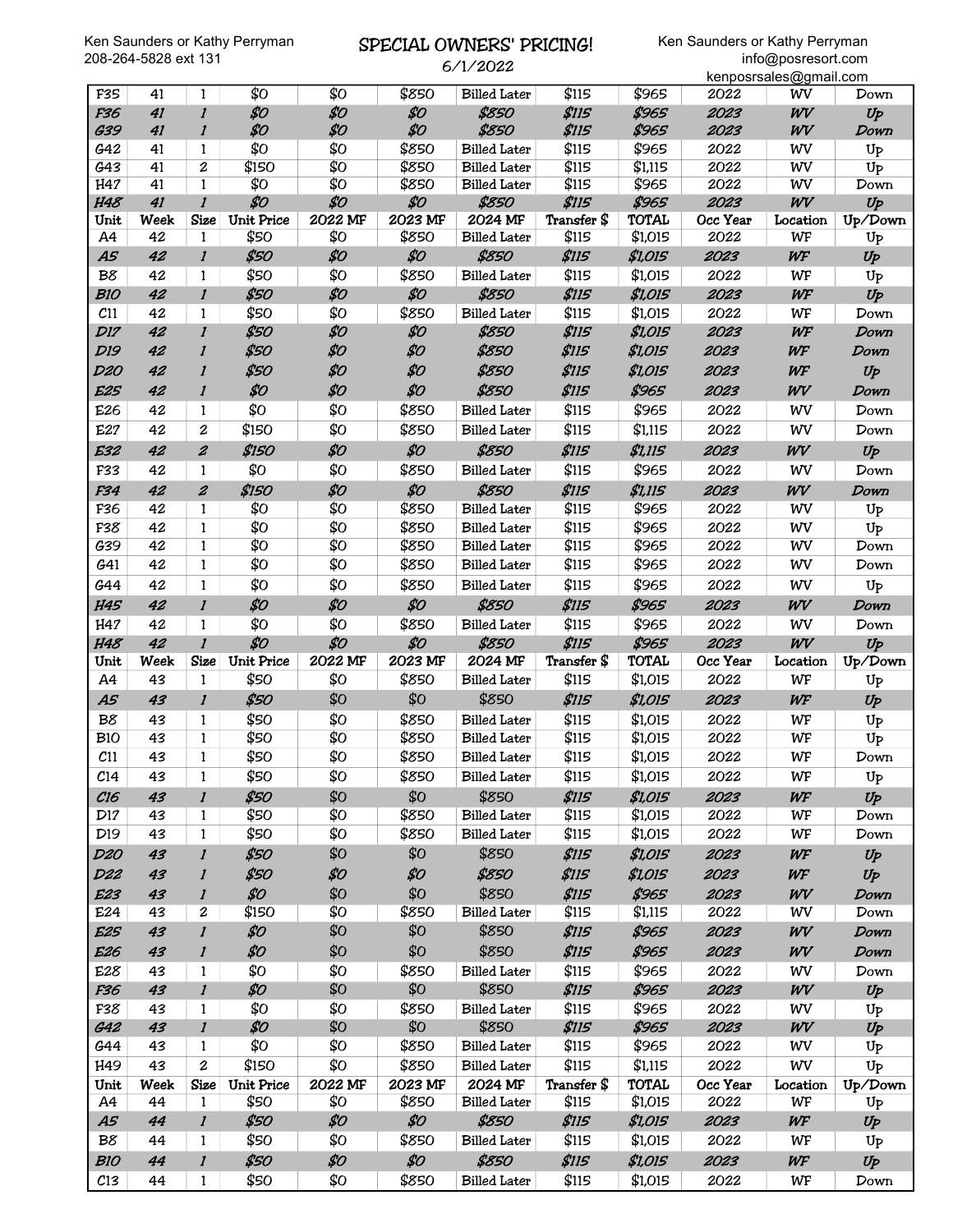# SPECIAL OWNERS' PRICING!

6/1/2022

|                 |             |                  |                   |         |         | 0/1/2022            |              |              |          | kenposrsales@gmail.com |                  |
|-----------------|-------------|------------------|-------------------|---------|---------|---------------------|--------------|--------------|----------|------------------------|------------------|
| C <sub>14</sub> | 44          | 1                | \$50              | \$0     | \$850   | <b>Billed Later</b> | \$115        | \$1,015      | 2022     | WF                     | U <sub>P</sub>   |
| C16             | 44          | $\boldsymbol{l}$ | \$50              | \$0     | \$0     | \$850               | <b>\$115</b> | \$1,015      | 2023     | WF                     | Up               |
| D17             | 44          | 1                | \$50              | \$Ο     | \$850   | <b>Billed Later</b> | \$115        | \$1,015      | 2022     | WF                     | Down             |
| D <sub>19</sub> | 44          | $\mathbf{1}$     | \$50              | \$Ο     | \$850   | <b>Billed Later</b> | \$115        | \$1,015      | 2022     | WF                     | Down             |
| D20             | 44          | $\mathbf{I}$     | \$50              | \$0     | \$0     | \$850               | <b>\$115</b> | \$1,015      | 2023     | WF                     | $U_P$            |
| <b>E23</b>      | 44          | $\boldsymbol{l}$ | \$0               | \$0     | \$0     | \$850               | <b>\$115</b> | \$965        | 2023     | WV                     | Down             |
| E24             | 44          | $\overline{c}$   | \$150             | \$0     | \$850   | <b>Billed Later</b> | \$115        | \$1,115      | 2022     | WV                     | Down             |
| E25             | 44          | $\boldsymbol{l}$ | \$0               | \$0     | \$0     | \$850               | \$115        | \$965        | 2023     | WV                     | Down             |
| E26             | 44          | $\mathbf{I}$     | \$0               | \$0     | \$0     | \$850               | <b>\$115</b> | \$965        | 2023     | WV                     | Down             |
| E27             | 44          | 2                | \$150             | \$Ο     | \$850   | <b>Billed Later</b> | \$115        | \$1,115      | 2022     | WV                     | Down             |
| E28             | 44          | 1                | \$0               | \$0     | \$850   | <b>Billed Later</b> | \$115        | \$965        | 2022     | WV                     | Down             |
| E29             | 44          | $\overline{c}$   | \$150             | \$Ο     | \$850   | <b>Billed Later</b> | \$115        | \$1,115      | 2022     | WV                     | Up               |
| E31             | 44          | $\pmb{2}$        | \$150             | \$0     | \$0     | \$850               | \$115        | \$1,115      | 2023     | WV                     | Up               |
| E32             | 44          | 2                | \$150             | \$0     | \$850   | <b>Billed Later</b> | \$115        | \$1,115      | 2022     | WV                     | U <sub>P</sub>   |
| F35             | 44          | $\mathbf{1}$     | \$0               | \$Ο     | \$850   | <b>Billed Later</b> | \$115        | \$965        | 2022     | WV                     | Down             |
| F36             | 44          | $\boldsymbol{l}$ | \$0               | \$0     | \$0     | \$850               | <b>\$115</b> | \$965        | 2022     | WV                     | Up               |
| G39             | 44          | $\mathbf{I}$     | \$0               | \$0     | \$0     | \$850               | <b>\$115</b> | \$965        | 2023     | WV                     | Down             |
| G40             | 44          | $\boldsymbol{2}$ | \$150             | \$Ο     | \$850   | <b>Billed Later</b> | \$115        | \$1,115      | 2022     | WV                     | Down             |
| G <sub>41</sub> | 44          | $\mathbf{1}$     | \$0               | \$Ο     | \$850   | <b>Billed Later</b> | \$115        | \$965        | 2022     | WV                     | Down             |
| G42             | 44          | $\mathbf{I}$     | \$0               | \$0     | \$0     | \$850               | \$115        | \$965        | 2023     | WV                     | Up               |
| G43             | 44          | $\boldsymbol{2}$ | \$150             | \$Ο     | \$850   | <b>Billed Later</b> | \$115        | \$1,115      | 2022     | WV                     | U <sub>P</sub>   |
| <b>H45</b>      | 44          | $\mathbf{I}$     | \$0               | \$0     | \$0     | \$850               | \$115        | \$965        | 2023     | WV                     | Down             |
| Unit            | <b>Week</b> | <b>Size</b>      | <b>Unit Price</b> | 2022 MF | 2023 MF | 2024 MF             | Transfer \$  | <b>TOTAL</b> | Occ Year | Location               | Up/Down          |
| A2              | 46          | $\boldsymbol{2}$ | \$200             | \$Ο     | \$850   | <b>Billed Later</b> | \$115        | \$1,165      | 2022     | WF                     | Down             |
| <b>A4</b>       | 46          | $\boldsymbol{l}$ | \$50              | \$0     | \$0     | \$850               | \$115        | \$1,015      | 2023     | WF                     | Up               |
| <b>B10</b>      | 46          | $\boldsymbol{l}$ | \$50              | \$0     | \$0     | \$850               | <b>\$115</b> | \$1,015      | 2023     | WF                     | Up               |
| C <sub>14</sub> | 46          | 1                | \$50              | \$Ο     | \$850   | <b>Billed Later</b> | \$115        | \$1,015      | 2022     | WF                     | Up               |
| C16             | 46          | $\boldsymbol{l}$ | \$50              | \$0     | \$0     | \$850               | \$115        | \$1,015      | 2023     | WF                     | Up               |
| D <sub>19</sub> | 46          | 1                | \$50              | \$Ο     | \$850   | <b>Billed Later</b> | \$115        | \$1,015      | 2022     | WF                     | Down             |
| <b>D20</b>      | 46          | $\mathbf{I}$     | \$50              | \$0     | \$0     | \$850               | \$115        | \$1,015      | 2023     | WF                     | Up               |
| <b>D21</b>      | 46          | $\boldsymbol{z}$ | \$200             | \$0     | \$0     | \$850               | <b>\$115</b> | \$1,165      | 2023     | WF                     | Up               |
| D22             | 46          | 1                | \$50              | \$Ο     | \$850   | <b>Billed Later</b> | \$115        | \$1,015      | 2022     | WF                     | Up               |
| <b>E23</b>      | 46          | $\boldsymbol{l}$ | \$0               | \$0     | \$0     | \$850               | <b>\$115</b> | \$965        | 2023     | WV                     | Down             |
| E24             | 46          | $\overline{c}$   | \$150             | \$0     | \$850   | <b>Billed Later</b> | \$115        | \$1,115      | 2022     | WV                     | Down             |
| <b>E28</b>      | 46          | $\boldsymbol{l}$ | \$0               | \$0     | \$0     | \$850               | \$115        | \$965        | 2023     | WV                     | Down             |
| E29             | 46          | $\boldsymbol{z}$ | \$150             | \$Ο     | \$850   | <b>Billed Later</b> | \$115        | \$1,115      | 2022     | WV                     | $U_{\mathsf{P}}$ |
| E30             | 46          | 2                | \$150             | \$0     | \$850   | <b>Billed Later</b> | \$115        | \$1,115      | 2022     | WV                     | $U_{P}$          |
| F33             | 46          | $\boldsymbol{l}$ | \$0               | \$0     | \$0     | \$850               | <b>\$115</b> | \$965        | 2023     | WV                     | Down             |
| F34             | 46          | $\pmb{2}$        | \$150             | \$0     | \$0     | \$850               | <b>\$115</b> | \$1,115      | 2023     | WV                     | Down             |
| F35             | 46          | 1                | \$Ο               | \$Ο     | \$850   | <b>Billed Later</b> | \$115        | \$965        | 2022     | WV                     | Down             |
| F36             | 46          | $\boldsymbol{l}$ | \$0               | \$0     | \$0     | \$850               | \$115        | \$965        | 2023     | WV                     | Up               |
| F37             | 46          | 2                | \$150             | \$Ο     | \$850   | <b>Billed Later</b> | \$115        | \$1,115      | 2022     | WV                     | $U_{P}$          |
| F38             | 46          | $\mathbf{I}$     | \$0               | \$0     | \$0     | \$850               | \$115        | \$965        | 2023     | WV                     | Up               |
| <b>G39</b>      | 46          | $\boldsymbol{l}$ | \$0               | \$0     | \$0     | \$850               | <b>\$115</b> | \$965        | 2023     | WV                     | Down             |
| G41             | 46          | 1                | \$0               | \$Ο     | \$850   | <b>Billed Later</b> | \$115        | \$965        | 2022     | WV                     | Down             |
| G42             | 46          | 1                | \$0               | \$Ο     | \$850   | <b>Billed Later</b> | \$115        | \$965        | 2022     | WV                     | $U_{P}$          |
| G43             | 46          | $\boldsymbol{2}$ | \$150             | \$Ο     | \$850   | <b>Billed Later</b> | \$115        | \$1,115      | 2022     | WV                     | $U_{P}$          |
| G44             | 46          | $\boldsymbol{l}$ | \$0               | \$0     | \$0     | \$850               | \$115        | \$965        | 2023     | WV                     | Up               |
| H49             | 46          | $\boldsymbol{2}$ | \$150             | \$Ο     | \$850   | <b>Billed Later</b> | \$115        | \$1,115      | 2022     | WV                     | U <sub>P</sub>   |
| Unit            | Week        | <b>Size</b>      | <b>Unit Price</b> | 2022 MF | 2023 MF | 2024 MF             | Transfer \$  | <b>TOTAL</b> | Occ Year | Location               | Up/Down          |
| A4              | 47          | 1                | \$50              | \$О     | \$850   | <b>Billed Later</b> | \$115        | \$1,015      | 2022     | WF                     | U <sub>P</sub>   |
| B <sub>7</sub>  | 47          | $\boldsymbol{2}$ | \$200             | \$Ο     | \$850   | <b>Billed Later</b> | \$115        | \$1,165      | 2022     | WF                     | Up               |
| B <sub>9</sub>  | 47          | 2                | \$200             | \$Ο     | \$850   | <b>Billed Later</b> | \$115        | \$1,165      | 2022     | WF                     | Up               |
| <b>B10</b>      | 47          | $\mathbf{I}$     | \$50              | \$0     | \$0     | \$850               | \$115        | \$1,015      | 2023     | WF                     | Up               |
| C <sub>14</sub> | 47          | 1                | \$50              | \$Ο     | \$850   | <b>Billed Later</b> | \$115        | \$1,015      | 2022     | WF                     | $U_{P}$          |
| C15             | 47          | 2                | \$200             | \$Ο     | \$850   | <b>Billed Later</b> | \$115        | \$1,165      | 2022     | WF                     | Up               |
| C16             | 47          | $\boldsymbol{l}$ | \$50              | \$0     | \$0     | \$850               | \$115        | \$1,015      | 2023     | WF                     | Up               |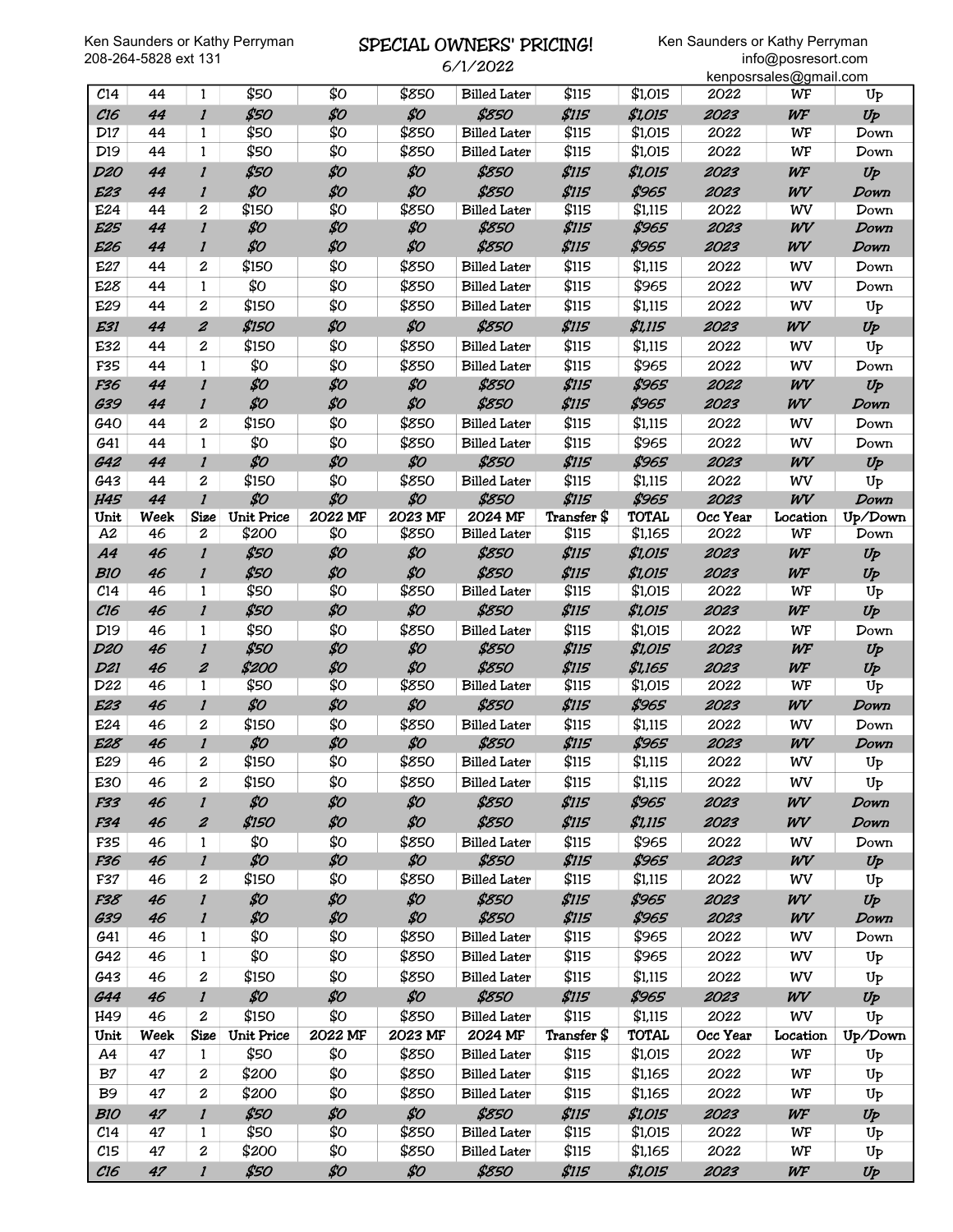# SPECIAL OWNERS' PRICING!

6/1/2022

|                 |      |                     |                   |         |         | V/ 1/ 2022          |              |              |          | kenposrsales@gmail.com |                |
|-----------------|------|---------------------|-------------------|---------|---------|---------------------|--------------|--------------|----------|------------------------|----------------|
| D <sub>19</sub> | 47   | 1                   | \$50              | \$Ο     | \$850   | <b>Billed Later</b> | \$115        | \$1,015      | 2022     | WF                     | Down           |
| <b>D20</b>      | 47   | $\mathbf{I}$        | \$50              | \$0     | \$0     | \$850               | <b>\$115</b> | \$1,015      | 2023     | WF                     | $U_P$          |
| D <sub>22</sub> | 47   | 1                   | \$50              | \$Ο     | \$850   | <b>Billed Later</b> | \$115        | \$1,015      | 2022     | WF                     | U <sub>P</sub> |
| E26             | 47   | $\mathbf{I}$        | \$0               | \$0     | \$0     | \$850               | <b>\$115</b> | \$965        | 2023     | WV                     | Down           |
| E27             | 47   | $\overline{c}$      | \$150             | \$Ο     | \$850   | <b>Billed Later</b> | \$115        | \$1,115      | 2022     | WV                     | Down           |
| E28             | 47   | $\mathbf{I}$        | \$0               | \$0     | \$0     | \$850               | <b>\$115</b> | \$965        | 2023     | WV                     | Down           |
| E29             | 47   | $\boldsymbol{2}$    | \$150             | \$Ο     | \$850   | <b>Billed Later</b> | \$115        | \$1,115      | 2022     | WV                     | $U_{P}$        |
| E30             | 47   | $\overline{c}$      | \$150             | \$Ο     | \$850   | <b>Billed Later</b> | \$115        | \$1,115      | 2022     | WV                     | Up             |
| E31             | 47   | $\overline{2}$      | \$150             | \$Ο     | \$850   | <b>Billed Later</b> | \$115        | \$1,115      | 2022     | WV                     | $U_{P}$        |
| F33             | 47   | $\mathbf{I}$        | \$0               | \$0     | \$0     | \$850               | <b>\$115</b> | \$965        | 2023     | WV                     | Down           |
| F34             | 47   | 2                   | \$150             | \$Ο     | \$850   | <b>Billed Later</b> | \$115        | \$1,115      | 2022     | WV                     | Down           |
| F37             | 47   | $\overline{c}$      | \$150             | \$Ο     | \$850   | <b>Billed Later</b> | \$115        | \$1,115      | 2022     | WV                     | Up             |
| F38             | 47   | $\mathbf{I}$        | \$0               | \$0     | \$0     | \$850               | \$115        | \$965        | 2023     | WV                     | Up             |
| <b>G40</b>      | 47   | $\overline{c}$      | \$150             | \$Ο     | \$850   | <b>Billed Later</b> | \$115        | \$1,115      | 2022     | WV                     | Down           |
| <b>G41</b>      | 47   | $\mathbf{I}$        | \$0               | \$0     | \$0     | \$850               | <b>\$115</b> | \$965        | 2023     | WV                     | Down           |
| <b>G42</b>      | 47   | $\boldsymbol{l}$    | \$0               | \$0     | \$0     | \$850               | \$115        | \$965        | 2023     | WV                     | Up             |
| <b>G44</b>      | 47   | $\mathbf{I}$        | \$0               | \$0     | \$0     | \$850               | <b>\$115</b> | \$965        | 2023     | WV                     | Up             |
| H46             | 47   | $\mathbf{2}$        | \$150             | \$Ο     | \$850   | <b>Billed Later</b> | \$115        | \$1,115      | 2022     | WV                     | Down           |
| Unit            | Week | <b>Size</b>         | <b>Unit Price</b> | 2022 MF | 2023 MF | 2024 MF             | Transfer \$  | <b>TOTAL</b> | Occ Year | Location               | Up/Down        |
| AI              | 48   | $\boldsymbol{z}$    | \$200             | \$0     | \$0     | \$850               | \$115        | \$1,165      | 2023     | WF                     | Down           |
| A2              | 48   | $\boldsymbol{2}$    | \$200             | \$Ο     | \$850   | <b>Billed Later</b> | \$115        | \$1,165      | 2022     | WF                     | Down           |
| A4              | 48   | $\boldsymbol{l}$    | \$50              | \$0     | \$0     | \$850               | \$115        | \$1,015      | 2023     | WF                     | Up             |
| A5              | 48   | 1                   | \$50              | \$Ο     | \$850   | <b>Billed Later</b> | \$115        | \$1,015      | 2022     | WF                     | U <sub>P</sub> |
| B <sub>6</sub>  | 48   | $\boldsymbol{2}$    | \$200             | \$0     | \$850   | <b>Billed Later</b> | \$115        | \$1,165      | 2022     | WF                     | Down           |
| B8              | 48   | $\mathbf{I}$        | \$50              | \$0     | \$0     | \$850               | \$115        | \$1,015      | 2023     | WF                     | $U_P$          |
| <b>B</b> 9      | 48   | $\overline{c}$      | \$200             | \$Ο     | \$850   | <b>Billed Later</b> | \$115        | \$1,165      | 2022     | WF                     | U <sub>P</sub> |
| CII             | 48   | $\boldsymbol{l}$    | \$50              | \$0     | \$0     | \$850               | \$115        | \$1,015      | 2023     | WF                     | Down           |
| $c_{12}$        | 48   | $\overline{c}$      | \$200             | \$Ο     | \$850   | <b>Billed Later</b> | \$115        | \$1,165      | 2022     | WF                     | Down           |
| C13             | 48   | $\mathbf{1}$        | \$50              | \$Ο     | \$850   | <b>Billed Later</b> | \$115        | \$1,015      | 2022     | WF                     | Down           |
| C <sub>14</sub> | 48   | $\mathbf{1}$        | \$50              | \$0     | \$850   | <b>Billed Later</b> | \$115        | \$1,015      | 2022     | WF                     | $U_{P}$        |
| C15             | 48   | $\overline{c}$      | \$200             | \$Ο     | \$850   | <b>Billed Later</b> | \$115        | \$1,165      | 2022     | WF                     | $U_{P}$        |
| C16             | 48   | $\mathbf{I}$        | \$50              | \$0     | \$0     | \$850               | \$115        | \$1,015      | 2023     | WF                     | Up             |
| D17             | 48   | 1                   | \$50              | \$Ο     | \$850   | <b>Billed Later</b> | \$115        | \$1,015      | 2022     | WF                     | Down           |
| D18             | 48   | $\overline{c}$      | \$200             | \$Ο     | \$850   | <b>Billed Later</b> | \$115        | \$1,165      | 2022     | WF                     | Down           |
| D <sub>19</sub> | 48   | 1                   | \$50              | \$Ο     | \$850   | <b>Billed Later</b> | \$115        | \$1,015      | 2022     | WF                     | Down           |
| D21             | 48   | 2                   | \$200             | \$Ο     | \$850   | <b>Billed Later</b> | \$115        | \$1,165      | 2022     | WF                     | U <sub>P</sub> |
| E23             | 48   | $\mathbf{1}$        | \$0               | \$Ο     | \$850   | <b>Billed Later</b> | \$115        | \$965        | 2022     | WV                     | Down           |
| <b>E25</b>      | 48   | $\mathbf{I}$        | \$0               | \$0     | \$0     | \$850               | \$115        | \$965        | 2023     | WV                     | Down           |
| E <sub>26</sub> | 48   | $\mathbf{I}$        | \$0               | \$0     | \$0     | \$850               | <b>\$115</b> | \$965        | 2023     | WV                     | Down           |
| E27             | 48   | 2                   | \$150             | \$Ο     | \$850   | <b>Billed Later</b> | \$115        | \$1,115      | 2022     | WV                     | Down           |
| E28             | 48   | $\mathbf{1}$        | \$Ο               | \$Ο     | \$850   | <b>Billed Later</b> | \$115        | \$965        | 2022     | WV                     | Down           |
| E29             | 48   | 2                   | \$150             | \$Ο     | \$850   | <b>Billed Later</b> | \$115        | \$1,115      | 2022     | WV                     | U <sub>P</sub> |
| E30             | 48   | 2                   | \$150             | \$Ο     | \$850   | <b>Billed Later</b> | \$115        | \$1,115      | 2022     | WV                     | U <sub>P</sub> |
| E31             | 48   | 2                   | \$150             | \$Ο     | \$795   | <b>Billed Later</b> | \$115        | \$1,060      | 2022     | WV                     | U <sub>P</sub> |
| E32             | 48   | $\boldsymbol{2}$    | \$150             | \$Ο     | \$850   | <b>Billed Later</b> | \$115        | \$1,115      | 2022     | WV                     | $U_{P}$        |
| F33             | 48   | $\mathbf{I}$        | \$0               | \$0     | \$0     | \$850               | \$115        | \$965        | 2023     | WV                     | Down           |
| F34             | 48   | 2                   | \$150             | \$Ο     | \$850   | <b>Billed Later</b> | \$115        | \$1,115      | 2022     | WV                     | Down           |
| F35             | 48   | 1                   | \$Ο               | \$Ο     | \$850   | <b>Billed Later</b> | \$115        | \$965        | 2022     | WV                     | Down           |
| <b>G39</b>      | 48   | $\boldsymbol{l}$    | \$0               | \$0     | \$0     | \$850               | \$115        | \$965        | 2023     | WV                     | Down           |
| <b>G40</b>      | 48   | $\pmb{\mathcal{Z}}$ | \$150             | \$0     | \$0     | \$850               | <b>\$115</b> | \$1,115      | 2023     | WV                     | Down           |
| G41             | 48   | 1                   | \$Ο               | \$Ο     | \$850   | <b>Billed Later</b> | \$115        | \$965        | 2022     | WV                     | Down           |
| G43             | 48   | 2                   | \$150             | \$Ο     | \$850   | <b>Billed Later</b> | \$115        | \$1,115      | 2022     | WV                     | U <sub>P</sub> |
| <b>G44</b>      | 48   | $\boldsymbol{l}$    | \$0               | \$0     | \$0     | \$850               | \$115        | \$965        | 2023     | WV                     | $U_{P}$        |
| <b>H45</b>      | 48   | $\mathbf{I}$        | \$0               | \$0     | \$0     | \$850               | \$115        | \$965        | 2023     | WV                     | Down           |
| H46             | 48   | 2                   | \$150             | \$0     | \$850   | <b>Billed Later</b> | \$115        | \$1,115      | 2022     | wv                     | Down           |
| <b>H47</b>      | 48   | $\boldsymbol{l}$    | \$0               | \$0     | \$0     | \$850               | \$115        | \$965        | 2023     | WV                     | Down           |
| <b>H48</b>      | 48   | $\boldsymbol{l}$    | \$0               | \$0     | \$0     | \$850               | \$115        | \$965        | 2023     | WV                     | Up             |
|                 |      |                     |                   |         |         |                     |              |              |          |                        |                |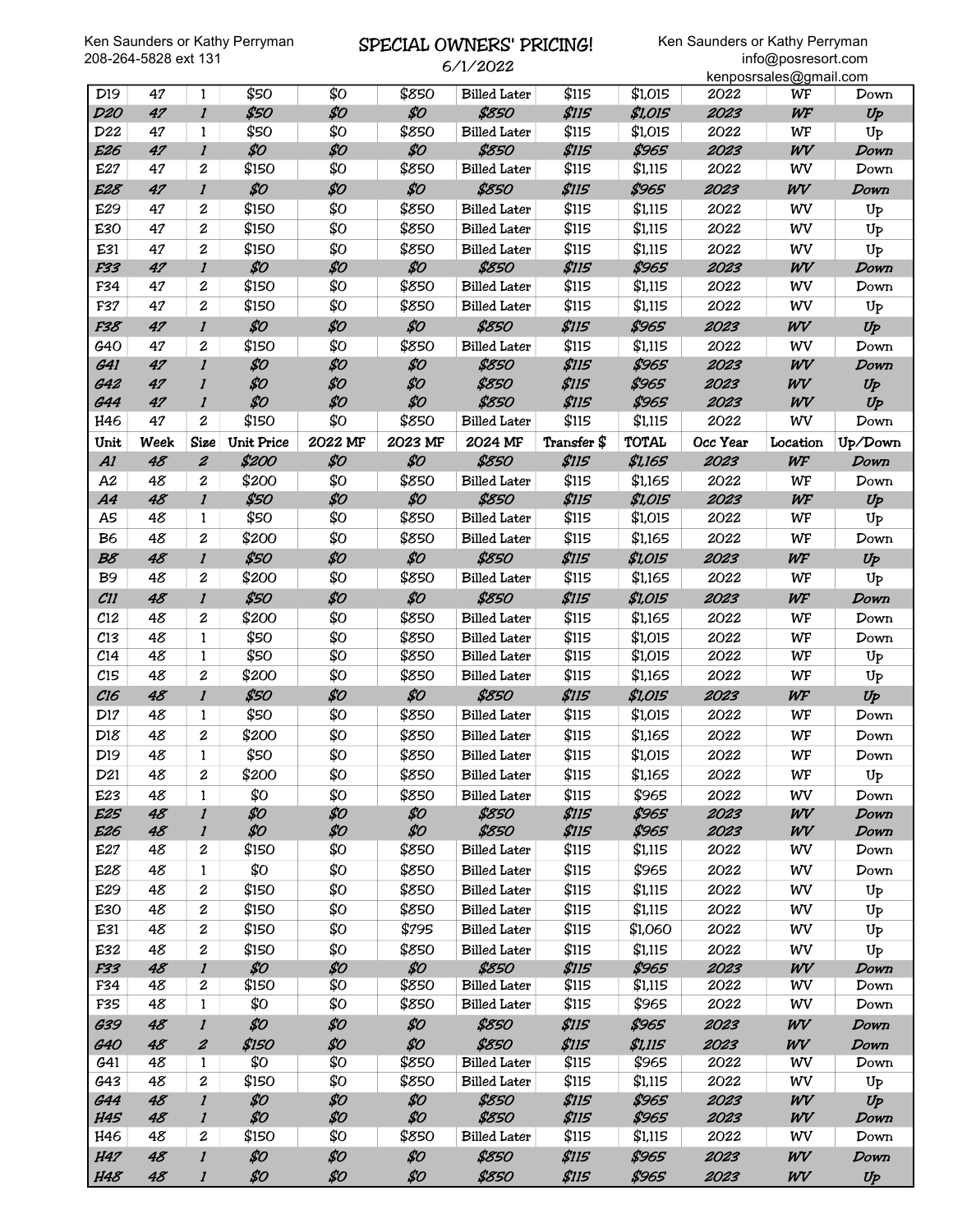# SPECIAL OWNERS' PRICING!

6/1/2022

|                 |      |                           |                   |         |         |                     |              |              |          | kenposrsales@gmail.com |                |
|-----------------|------|---------------------------|-------------------|---------|---------|---------------------|--------------|--------------|----------|------------------------|----------------|
| H49             | 48   | $\boldsymbol{2}$          | \$150             | \$0     | \$850   | <b>Billed Later</b> | \$115        | \$1,115      | 2022     | WV                     | $U_{P}$        |
| <b>H50</b>      | 48   | $\boldsymbol{l}$          | \$0               | \$0     | \$0     | \$850               | \$115        | \$965        | 2023     | WV                     | Up             |
| Unit            | Week | <b>Size</b>               | <b>Unit Price</b> | 2022 MF | 2023 MF | 2024 MF             | Transfer \$  | <b>TOTAL</b> | Occ Year | Location               | Up/Down        |
| A3              | 49   | $\boldsymbol{2}$          | 200               | \$0     | \$850   | <b>Billed Later</b> | \$115        | \$1,165      | 2022     | WF                     | U <sub>P</sub> |
| A4              | 49   | $\boldsymbol{l}$          | \$50              | \$0     | \$0     | \$850               | \$115        | \$1,015      | 2023     | WF                     | Up             |
| <b>A5</b>       | 49   | $\boldsymbol{l}$          | \$50              | \$0     | \$0     | \$850               | <b>\$115</b> | \$1,015      | 2023     | WF                     | Up             |
| B <sub>6</sub>  | 49   | 2                         | \$200             | \$0     | \$850   | <b>Billed Later</b> | \$115        | \$1,165      | 2022     | WF                     | Down           |
| B <sub>7</sub>  | 49   | $\overline{c}$            | \$200             | \$Ο     | \$850   | <b>Billed Later</b> | \$115        | \$1,165      | 2022     | WF                     | Down           |
| B8              | 49   | $\boldsymbol{l}$          | \$50              | \$0     | \$0     | \$850               | \$115        | \$1,015      | 2023     | WF                     | Up             |
| <b>B10</b>      | 49   | $\boldsymbol{l}$          | \$50              | \$0     | \$0     | \$850               | \$115        | \$1,015      | 2023     | WF                     | Up             |
| CII             | 49   | $\boldsymbol{l}$          | \$50              | \$0     | \$0     | \$850               | \$115        | \$1,015      | 2023     | WF                     | Down           |
| C13             | 49   | 1                         | \$50              | \$Ο     | \$850   | <b>Billed Later</b> | \$115        | \$1,015      | 2022     | WF                     | Down           |
| C <sub>14</sub> | 49   | $\mathbf{1}$              | \$50              | \$0     | \$850   | <b>Billed Later</b> | \$115        | \$1,015      | 2022     | WF                     | $U_{P}$        |
| C16             | 49   | $\mathbf{I}$              | \$50              | \$0     | \$0     | \$850               | \$115        | \$1,015      | 2023     | WF                     | Up             |
| <b>D17</b>      | 49   | $\boldsymbol{l}$          | \$50              | \$0     | \$0     | \$850               | <b>\$115</b> | \$1,015      | 2023     | WF                     | Down           |
| D18             | 49   | 2                         | \$200             | \$Ο     | \$850   | <b>Billed Later</b> | \$115        | \$1,165      | 2022     | WF                     | Down           |
| D <sub>19</sub> | 49   | 1                         | \$50              | \$0     | \$850   | <b>Billed Later</b> | \$115        | \$1,015      | 2022     | WF                     | Down           |
| D <sub>20</sub> | 49   | $\mathbf{1}$              | \$50              | \$Ο     | \$850   | <b>Billed Later</b> | \$115        | \$1,015      | 2022     | WF                     | Up             |
| D <sub>21</sub> | 49   | $\overline{c}$            | \$200             | \$Ο     | \$850   | <b>Billed Later</b> | \$115        | \$1,165      | 2022     | WF                     | Up             |
| E23             | 49   | $\mathbf{I}$              | \$0               | \$0     | \$0     | \$850               | <b>\$115</b> | \$965        | 2023     | WV                     | Down           |
|                 |      |                           | \$150             | \$Ο     |         |                     | \$115        |              |          |                        |                |
| E24             | 49   | 2                         |                   |         | \$850   | <b>Billed Later</b> |              | \$1,115      | 2022     | WV                     | Down           |
| <b>E25</b>      | 49   | $\mathbf{I}$              | \$0               | \$0     | \$0     | \$850               | \$115        | \$965        | 2023     | WV                     | Down           |
| E26             | 49   | $\boldsymbol{l}$          | \$0               | \$0     | \$0     | \$850               | <b>\$115</b> | \$965        | 2023     | WV                     | Down           |
| E27             | 49   | $\overline{c}$            | \$150             | \$0     | \$850   | <b>Billed Later</b> | \$115        | \$1,115      | 2022     | WV                     | Down           |
| E28             | 49   | 1                         | \$0               | \$0     | \$850   | <b>Billed Later</b> | \$115        | \$965        | 2022     | WV                     | Down           |
| E30             | 49   | 2                         | \$150             | \$Ο     | \$850   | <b>Billed Later</b> | \$115        | \$1,115      | 2022     | WV                     | $U_{P}$        |
| E31             | 49   | $\overline{c}$            | \$150             | \$Ο     | \$850   | <b>Billed Later</b> | \$115        | \$1,115      | 2022     | WV                     | $U_{P}$        |
| E32             | 49   | $\overline{c}$            | \$150             | \$0     | \$850   | <b>Billed Later</b> | \$115        | \$1,115      | 2022     | WV                     | Up             |
| F33             | 49   | $\mathbf{I}$              | \$0               | \$0     | \$0     | \$850               | <b>\$115</b> | \$965        | 2023     | WV                     | Down           |
| F34             | 49   | 2                         | \$150             | \$Ο     | \$850   | <b>Billed Later</b> | \$115        | \$1,115      | 2022     | WV                     | Down           |
| F35             | 49   | $\mathbf{1}$              | \$Ο               | \$0     | \$850   | <b>Billed Later</b> | \$115        | \$965        | 2022     | WV                     | Down           |
| F36             | 49   | $\mathbf{I}$              | \$0               | \$0     | \$0     | \$850               | <b>\$115</b> | \$965        | 2023     | WV                     | $U_P$          |
| F37             | 49   | $\boldsymbol{2}$          | \$150             | \$Ο     | \$850   | <b>Billed Later</b> | \$115        | \$1,115      | 2022     | WV                     | Up             |
| G40             | 49   | $\boldsymbol{2}$          | \$150             | \$0     | \$850   | <b>Billed</b> Later | \$115        | \$1,115      | 2022     | WV                     | Down           |
| G41             | 49   | 1                         | \$0               | \$0     | \$850   | <b>Billed Later</b> | \$115        | \$965        | 2022     | WV                     | Down           |
| <b>G42</b>      | 49   | $\boldsymbol{l}$          | \$0               | \$0     | \$0     | \$850               | <b>\$115</b> | \$965        | 2023     | WV                     | $U_P$          |
| G44             | 49   | 1                         | \$О               | \$Ο     | \$850   | <b>Billed Later</b> | \$115        | \$965        | 2022     | WV                     | $U_{P}$        |
| <b>H45</b>      | 49   | $\mathbf{I}$              | \$0               | \$0     | \$0     | \$850               | \$115        | \$965        | 2023     | WV                     | Down           |
| H46             | 49   | 2                         | \$150             | \$0     | \$850   | <b>Billed Later</b> | \$115        | \$1,115      | 2022     | WV                     | Down           |
| H47             | 49   | $\mathbf{1}$              | \$Ο               | \$Ο     | \$850   | <b>Billed Later</b> | \$115        | \$965        | 2022     | WV                     | Down           |
| <b>H48</b>      | 49   | $\mathbf{I}$              | \$0               | \$0     | \$0     | \$850               | \$115        | \$965        | 2023     | WV                     | $U_P$          |
| Unit            | Week | <b>Size</b>               | <b>Unit Price</b> | 2022 MF | 2023 MF | 2024 MF             | Transfer \$  | <b>TOTAL</b> | Occ Year | Location               | Up/Down        |
| A2              | 50   | $\boldsymbol{2}$          | \$200             | \$Ο     | \$850   | <b>Billed Later</b> | \$115        | \$1,165      | 2022     | WF                     | Down           |
| A4              | 50   | $\boldsymbol{l}$          | \$50              | \$0     | \$0     | \$850               | \$115        | \$1,015      | 2023     | WF                     | Up             |
| B <sub>6</sub>  | 50   | 2                         | \$200             | \$Ο     | \$850   | <b>Billed Later</b> | \$115        | \$1,165      | 2022     | WF                     | Down           |
| <b>B</b> 9      | 50   | 2                         | \$200             | \$Ο     | \$850   | <b>Billed Later</b> | \$115        | \$1,165      | 2022     | WF                     | $U_{P}$        |
| <b>B10</b>      | 50   | $\mathbf{I}$              | \$50              | \$0     | \$0     | \$850               | <b>\$115</b> | \$1,015      | 2023     | WF                     | $U_P$          |
| CII             | 50   | $\boldsymbol{l}$          | \$50              | \$0     | \$0     | \$850               | <b>\$115</b> | \$1,015      | 2023     | WF                     | Down           |
| $c_{12}$        | 50   | 2                         | \$200             | \$Ο     | \$850   | <b>Billed Later</b> | \$115        | \$1,165      | 2022     | WF                     | Down           |
| C <sub>14</sub> | 50   | 1                         | \$50              | \$Ο     | \$850   | <b>Billed Later</b> | \$115        | \$1,015      | 2022     | WF                     | $U_{P}$        |
|                 | 50   |                           | \$200             | \$Ο     | \$850   |                     |              |              |          |                        |                |
| C15             |      | 2                         |                   |         |         | <b>Billed Later</b> | \$115        | \$1,165      | 2022     | WF                     | U <sub>P</sub> |
| C16             | 50   | $\boldsymbol{l}$          | \$50              | \$0     | \$0     | \$850               | <b>\$115</b> | \$1,015      | 2023     | WF                     | $U_P$          |
| D <sub>19</sub> | 50   | 1                         | \$50              | \$Ο     | \$850   | <b>Billed Later</b> | \$115        | \$1,015      | 2022     | WF                     | Down           |
| D <sub>20</sub> | 50   | $\mathbf{1}$              | \$50              | \$Ο     | \$850   | <b>Billed Later</b> | \$115        | \$1,015      | 2022     | WF                     | U <sub>P</sub> |
| D21             | 50   | $\boldsymbol{2}$          | \$200             | \$Ο     | \$850   | <b>Billed Later</b> | \$115        | \$1,165      | 2022     | WF                     | $U_{P}$        |
| <b>E25</b>      | 50   | $\boldsymbol{l}$          | \$0               | \$0     | \$0     | \$850               | \$115        | \$965        | 2023     | WV                     | Down           |
| <b>E26</b>      | 50   | $\boldsymbol{\mathit{l}}$ | \$0               | \$0     | \$0     | \$850               | \$115        | \$965        | 2023     | WV                     | Down           |